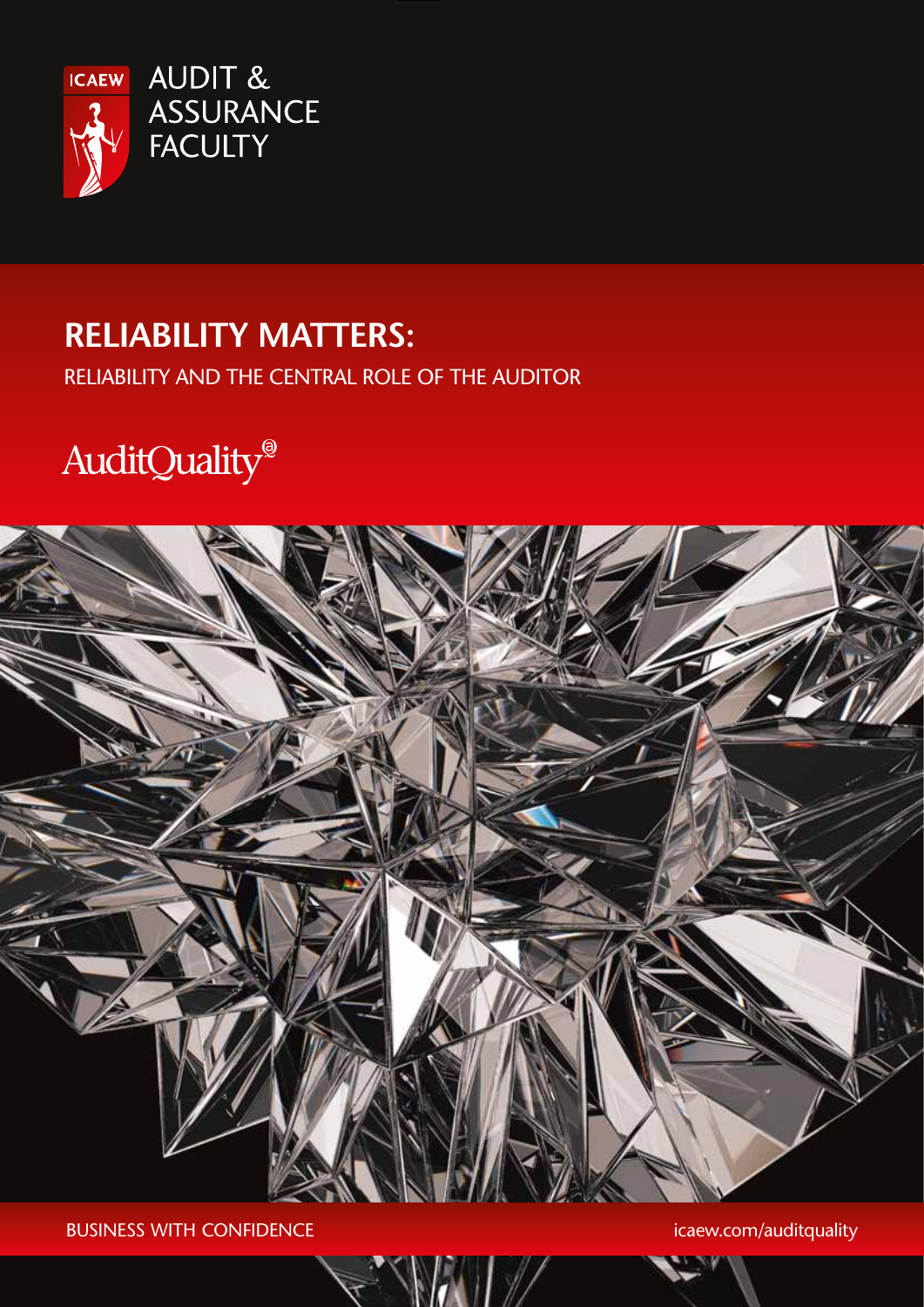Since its formation in 2004, the *Audit Quality Forum* has encouraged open and constructive debate about issues which are in the broadest sense related to audit quality. It develops viewpoints on international auditing and reporting issues, contributes to the work of governments, standard-setters and regulators and generates practical ideas for further enhancing confidence in audited financial information. Its membership is drawn from investors, business, auditors and regulatory bodies.

The programmes on *Shareholder Involvement, Fundamentals* and *Evolution* provide a platform for the current and future work of the Forum in its *Global Challenges* programme. There are global challenges to the reliability of audited financial statements and the *Audit Quality Forum* is providing direction and promoting dialogue to tackle them.

People interested in giving feedback should send their comments to louise.sharp@icaew.com. Further information on the *Audit Quality Forum*, the current programme of work and how to get involved is available at auditqualityforum.com or telephone +44 (0)20 7920 8493.

© ICAEW 2013

All rights reserved. If you want to reproduce or redistribute any of the material in this publication, you should first get ICAEW's permission in writing. ICAEW will not be liable for any reliance you place on the information in this publication. You should seek independent advice.

May 2013

ISBN 978-0-85760-297-8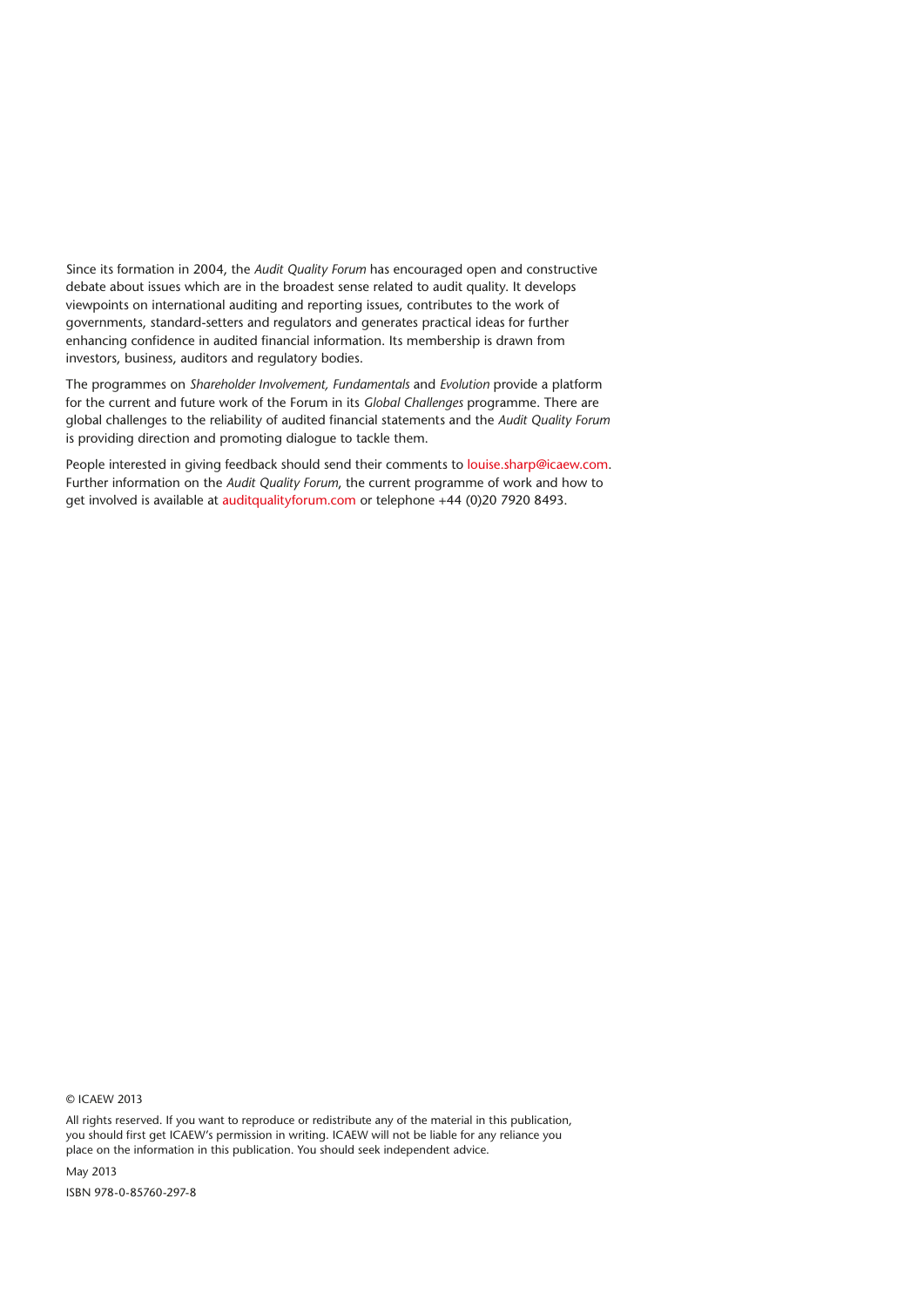# **Reliability Matters:**

Reliability and the central role of the auditor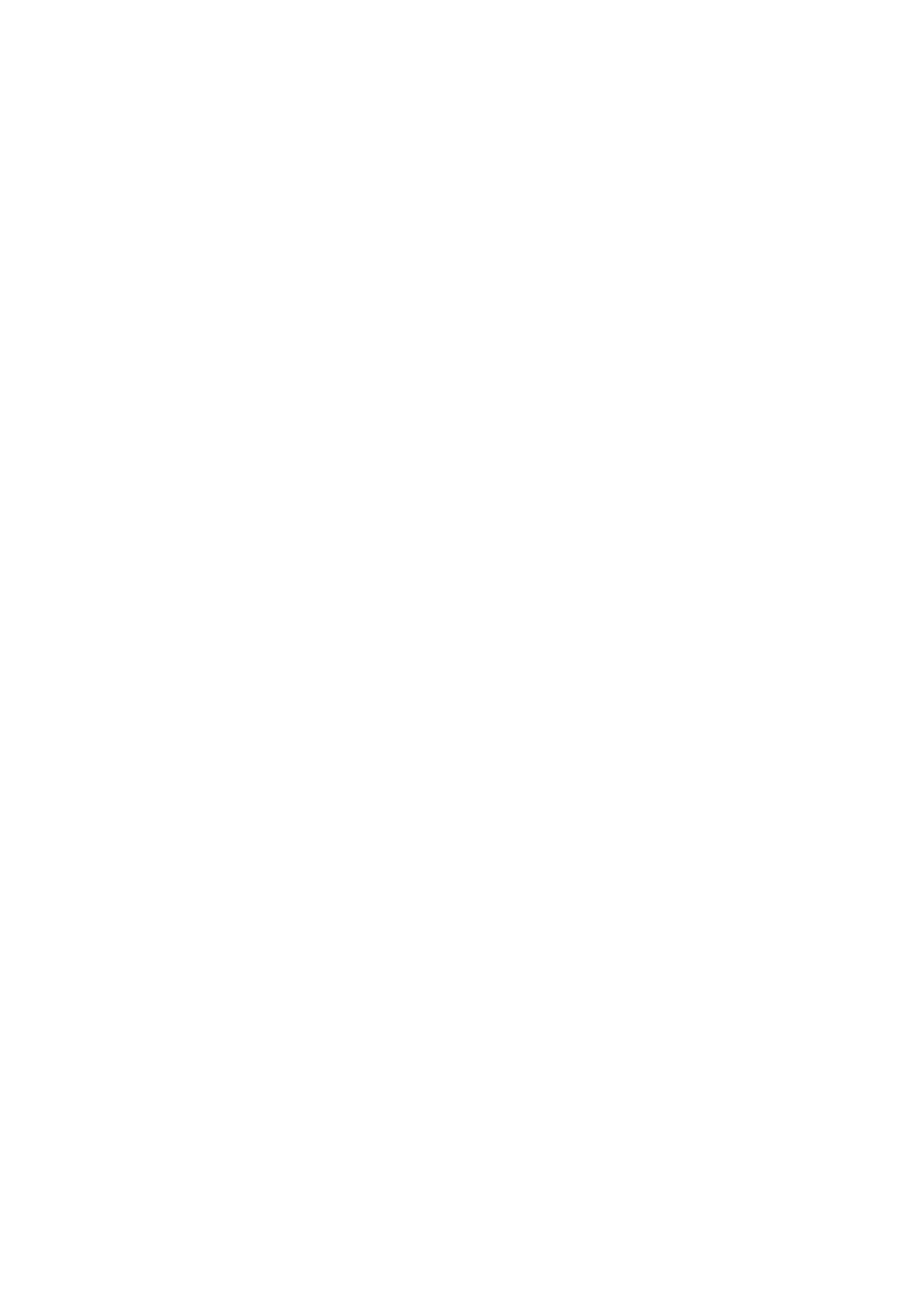### **CONTENTS**

| <b>INTRODUCTION</b>               | 02 |
|-----------------------------------|----|
| <b>ASPECTS OF RELIABILITY</b>     | 04 |
| <b>FAITHFUL REPRESENTATION</b>    | 06 |
| <b>FITNESS FOR PURPOSE</b>        | 08 |
| <b>ROBUSTNESS</b>                 | 10 |
| <b>ORGANISATIONAL RELIABILITY</b> | 12 |
| <b>AUDIT FIRM RELIABILITY</b>     | 14 |
| <b>SUMMARY OF THE CHALLENGES</b>  | 16 |
| <b>NEXT STEPS</b>                 | 17 |
| <b>HOW RELIABLE?</b>              | 18 |
| <b>ENGAGING WITH USERS?</b>       | 19 |
| <b>AUDITING RISKY BUSINESSES?</b> | 20 |
| <b>MAINTAINING CONFIDENCE?</b>    | 21 |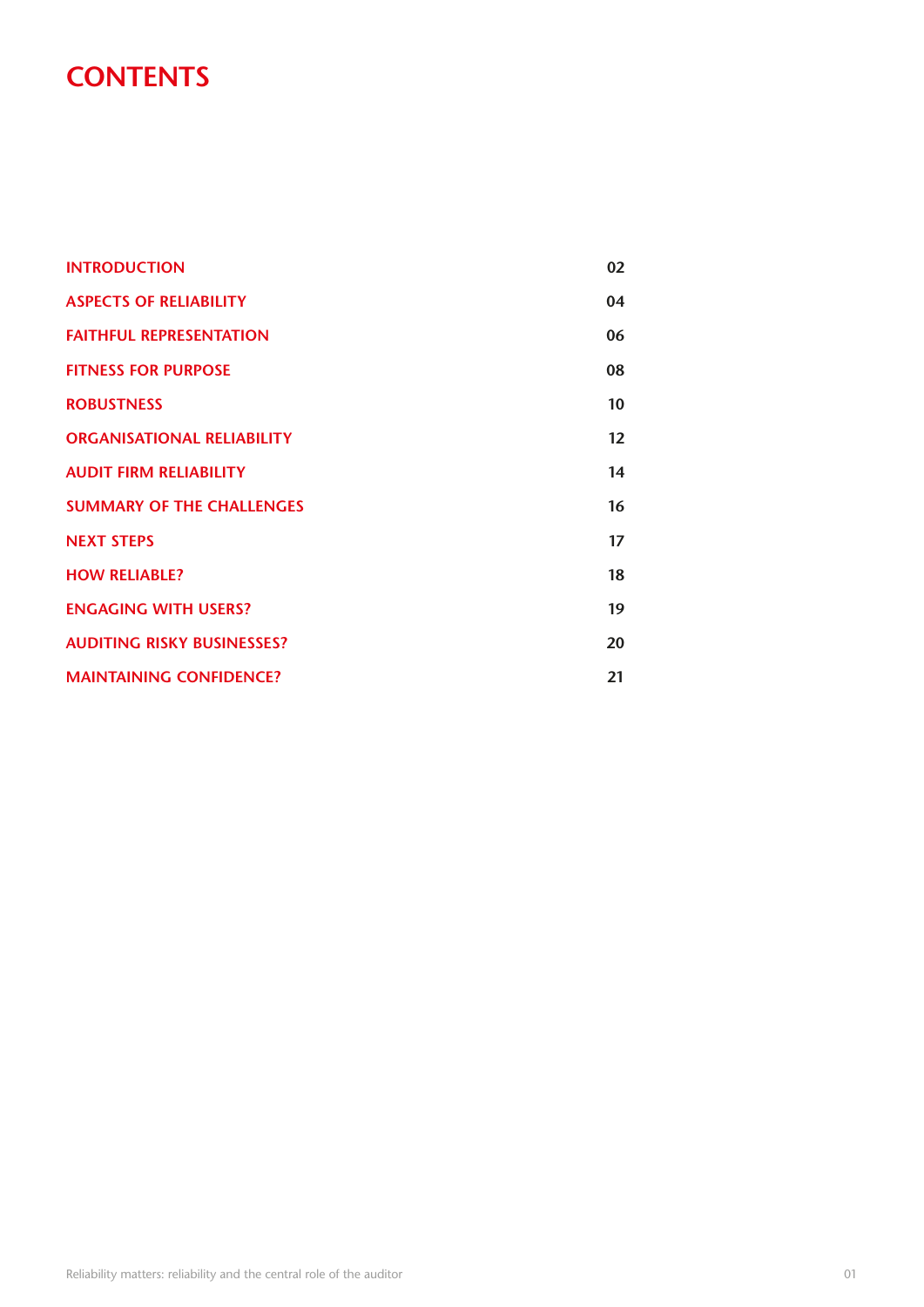### **introduction**

#### **BACKGROUND**

This discussion paper starts from the observation that reliability matters to users of audited financial statements. Put simply, there is an expectation that 'audited financial statements should be reliable'. This simple statement reflects what people reasonably expect from audited financial statements and, as a result, sets a context for thinking about the responsibilities and accountability of the audit function. After all, to say that 'these audited financial statements are unreliable' would be very likely to invite a response that the financial statements in question had not been audited properly.

The concept of reliability should therefore be central to auditing and this discussion paper explores what might be involved in this. In particular, recognising the role reliability plays in auditing would require auditors to take greater responsibility for, and ownership of, their work but it would also give them a mandate to play a more active role in a wide range of debates, for example, about reporting and governance, an opportunity which they might welcome.

Auditors face a challenging task if they are to focus on reliability in all its aspects. However, thinking about the tangible steps auditors can take to address reliability challenges could provide a new lens through which to see long-standing issues, including audit expectation gaps, auditor scepticism and, above all, audit quality.

Over recent years, there has been much debate about what audit quality is and the difficulties of trying to measure it. This has resulted in initiatives that focus mainly on inputs to audit quality, such as auditor training and skills, and audit processes because these are relatively easy to regulate and measure. There has also been recognition of the need for greater clarity about these audit quality issues in the outputs of the audit, notably the audit report. As a result, inspections of inputs and processes have become more exacting and their value is increasingly called into question by auditors and the entities they audit.

While quality inputs and processes are essential in any audit, focusing on reliability as a central concept in auditing could shift the focus to what the end result should be. Surely audit quality should be judged by outcomes? How reliable is audited financial information in the eyes of users? To a significant extent this is likely to depend on the engagement that auditors have with users. The concept of reliability gives us a new and more tangible way to look at audit quality issues, and one that gets to the heart of what users ultimately want.

This paper has been written by ICAEW staff with input from the *Audit Quality Forum* and is designed to stimulate discussion.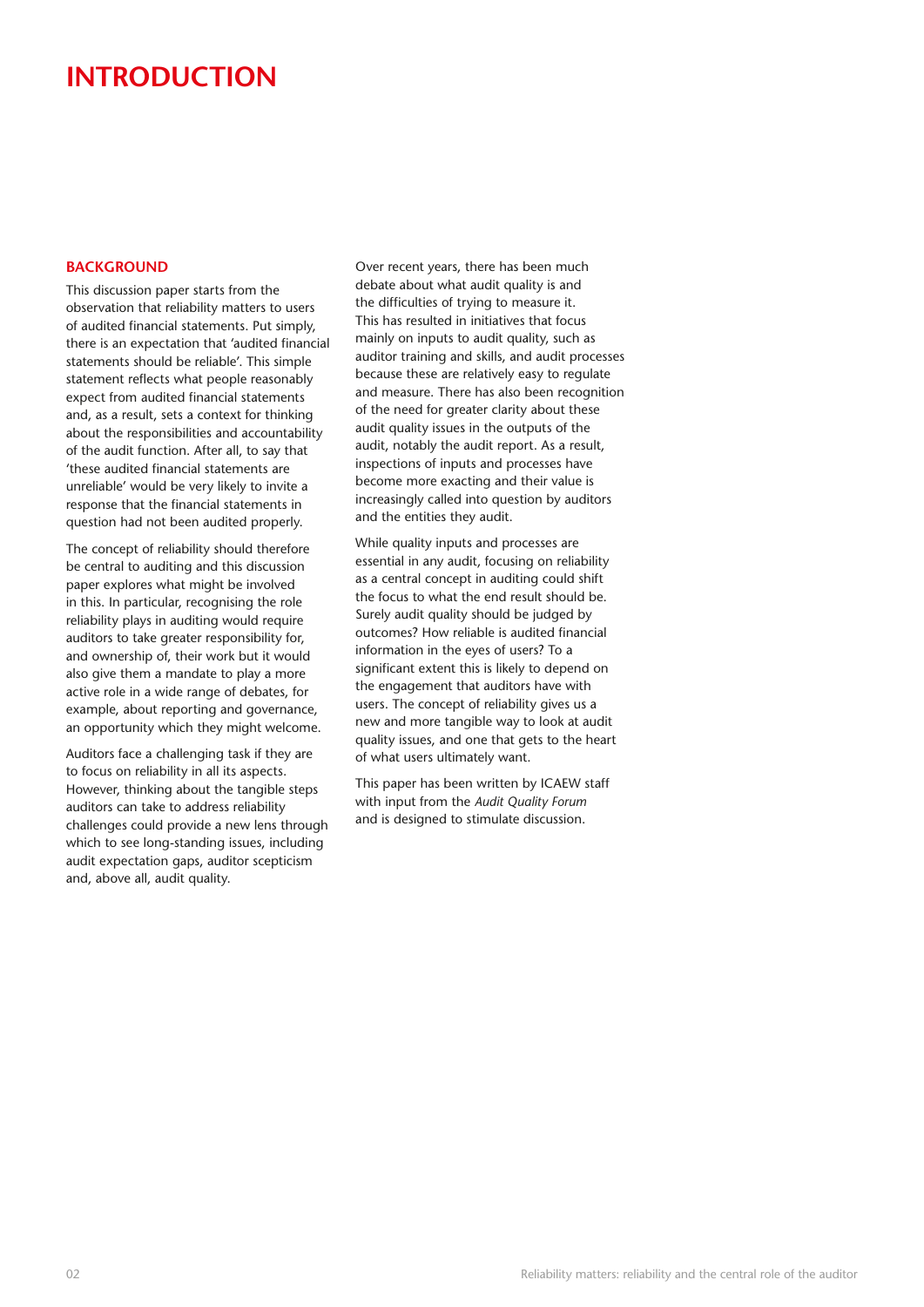#### **The importance of reliability**

It is clear that the concept of reliability is of real interest to a wide variety of audit stakeholders. There are many quotations and references that we could point to which refer to the need for reliable financial information and the role of audit and which reference the aspects of reliability that we discuss in this paper.

For example, James Doty, Chairman of the US Public Company Accounting Oversight Board has said that: 'Reliable financial and economic data is one of the fundamental assumptions of American society …Our system of capital formation relies upon the confidence of millions of savers to invest in companies they trust', and 'auditors confirm the flight-worthiness of the engine of reliable financial data that drives our economy. They are an integral part of the basic checks and balances in the system'.

Research in 2010 by the Maastricht Accounting, Auditing and Information Management Research Center also concluded that investment analysts generally perceive that auditors' work is valuable to them by increasing their confidence in, and reliance on, financial statements.

Academic research on the views of investors and other stakeholders in the financial reporting process indicates that users look to auditors to bring reliability to that process. This is also supported by our discussions with investors during early work to develop this paper and we believe that reliability is equally relevant to other external users of audited financial statements and to boards who make decisions based on this information.

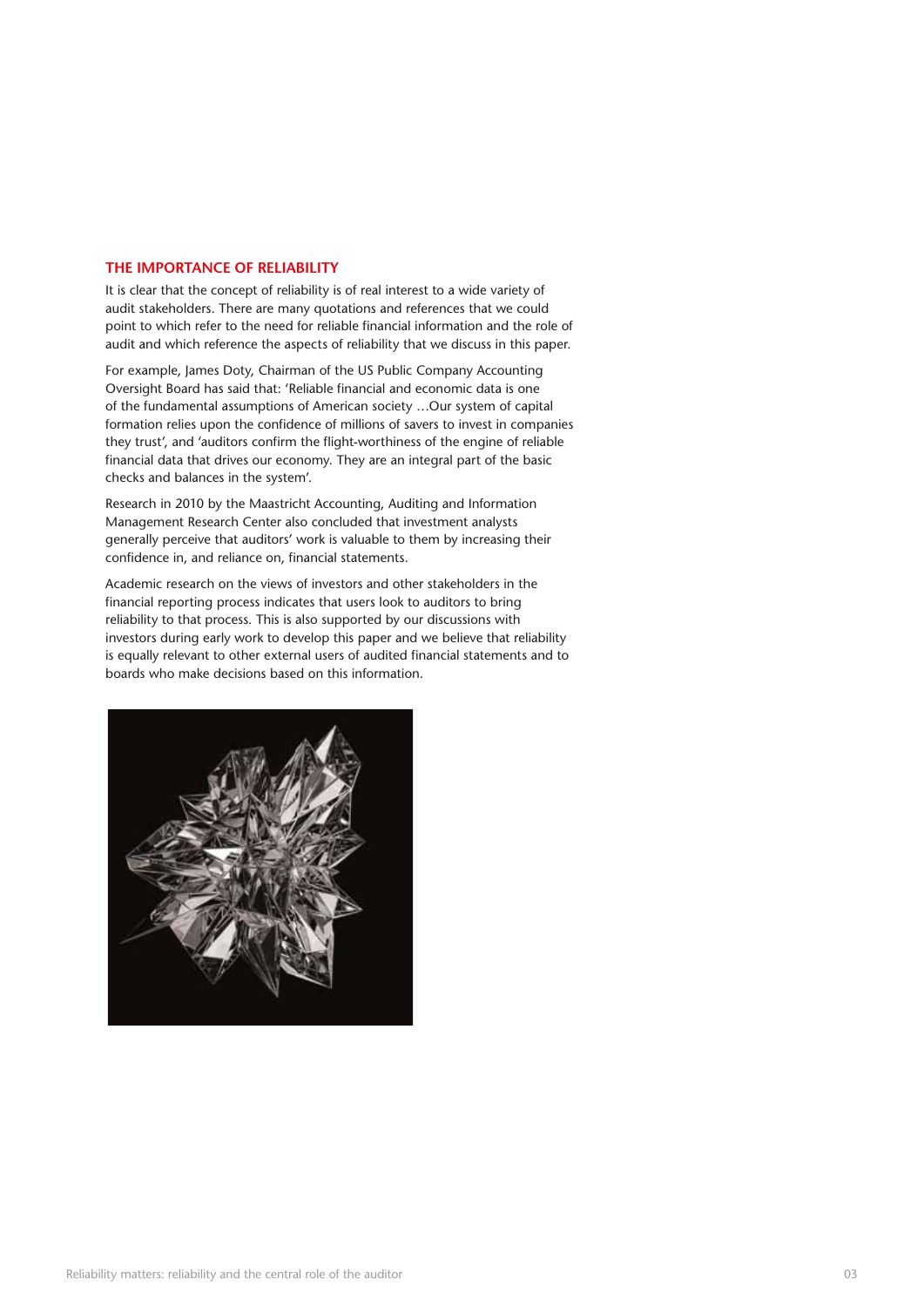# **Aspects of reliability**

In building up a s picture of what the statement 'audited financial statements should be reliable' means, we suggest that there are five key aspects of reliability and draw on insights from other areas of activity outside auditing where reliability plays an important role.

#### **Faithful representation**

#### **Fitness for purpose**

#### **Robustness**



Information in audited financial statements must faithfully represent what it purports to represent in accordance with accounting standards. This is challenging for auditors because of the growing complexity of financial reporting and valuation techniques. Similar challenges in relation to measurement and consistency are faced by academics when performing research.

Reliable audited financial statements need to be fit for purpose. Auditors have a responsibility to understand the purpose for which information in financial statements is intended to be used and to consider whether the information, as presented, is reliable for this purpose. Their challenge is to judge whether compliance with legal rules and accounting standards is sufficient to ensure that audited financial statements are fit for purpose. This fit for purpose aspect of reliability is very evident in manufacturing and engineering

No matter what legislators and accounting standard-setters say about the purpose of audited financial statements, the information they contain is used in other, sometimes unpredictable, ways which may not be well understood. Auditors therefore need to actively engage with users to understand how they use audited financial statements. We refer to this aspect of reliability as robustness and look at the steps taken by software businesses to address it.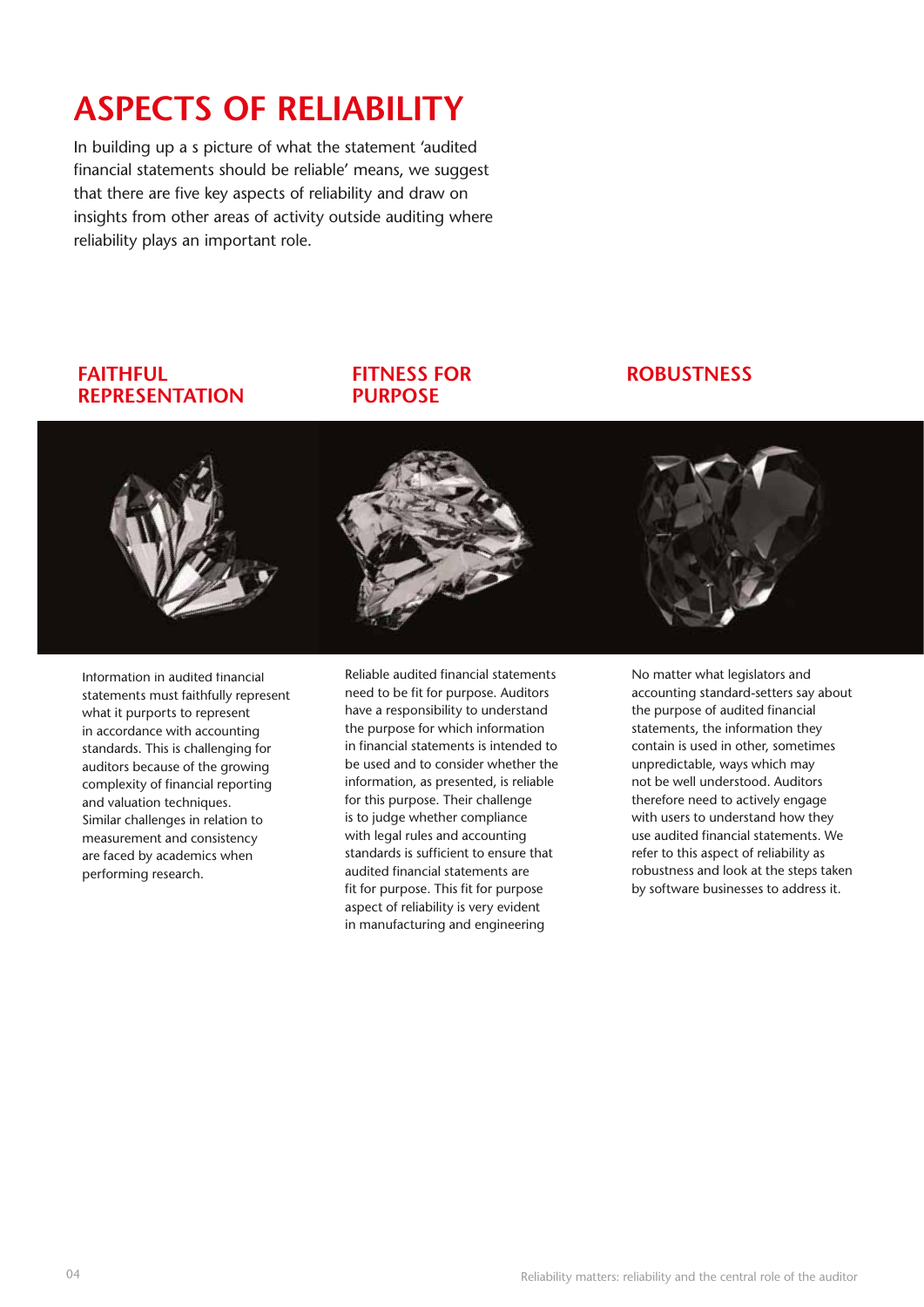#### **Organisational reliability**

#### **Audit firm reliability**



The audit has a 'halo effect' and auditors are seen as 'reputational intermediaries'. By association, they give organisations an aura of being reliable and producing reliable information. While an audit doesn't prove that an organisation always publishes reliable information or is generally a reliable organisation, from a risk management and reputational viewpoint, auditors will want to concern themselves in these broader aspects of organisational reliability. To help them do this, we consider the characteristics of so-called high reliability organisations (HROs), for example in the nuclear and aviation industries where reliability is vitally important.

The auditor's reputational intermediary role demands that audit firms demonstrate that they are reliable organisations. If audited information does not faithfully represent what it purports to represent, is not fit for its intended purpose, is not robust for other purposes or gives a false impression of the reliability of the reporting organisation, then audit firms pay a heavy price through loss of reputation. This loss of reputation has a wider impact on businesses, markets and society. How do auditors address these challenges and take steps to ensure that audit firms are reliable? We look at the characteristics of HROs and also draw on insights from behavioural psychology and its application to audit.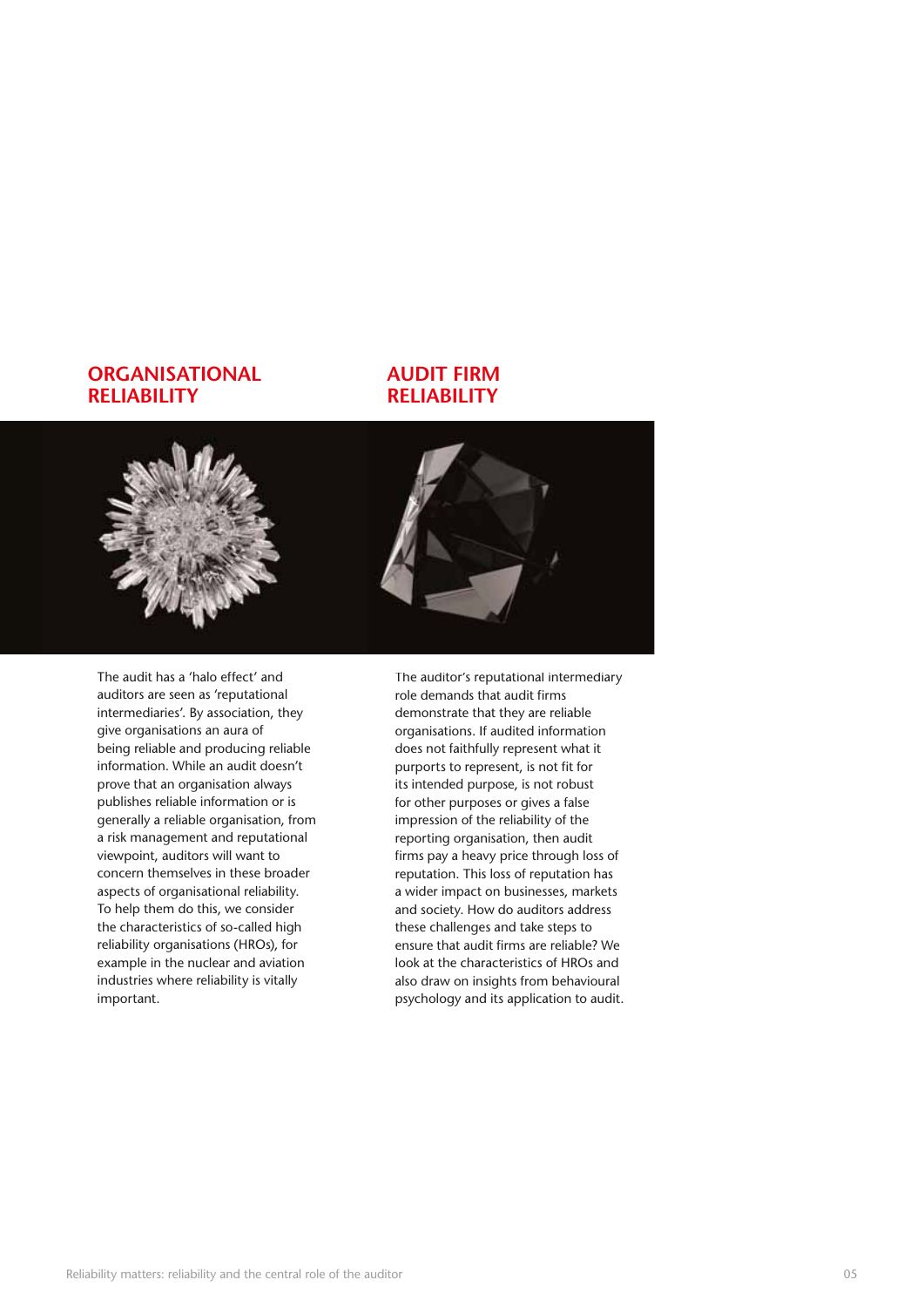# **Faithful representation**

Information in audited financial statements must faithfully represent what it purports to represent in accordance with accounting standards. This is challenging for auditors because of the growing complexity of financial reporting and valuation techniques. Similar challenges in relation to measurement and consistency are faced by academics when performing research.

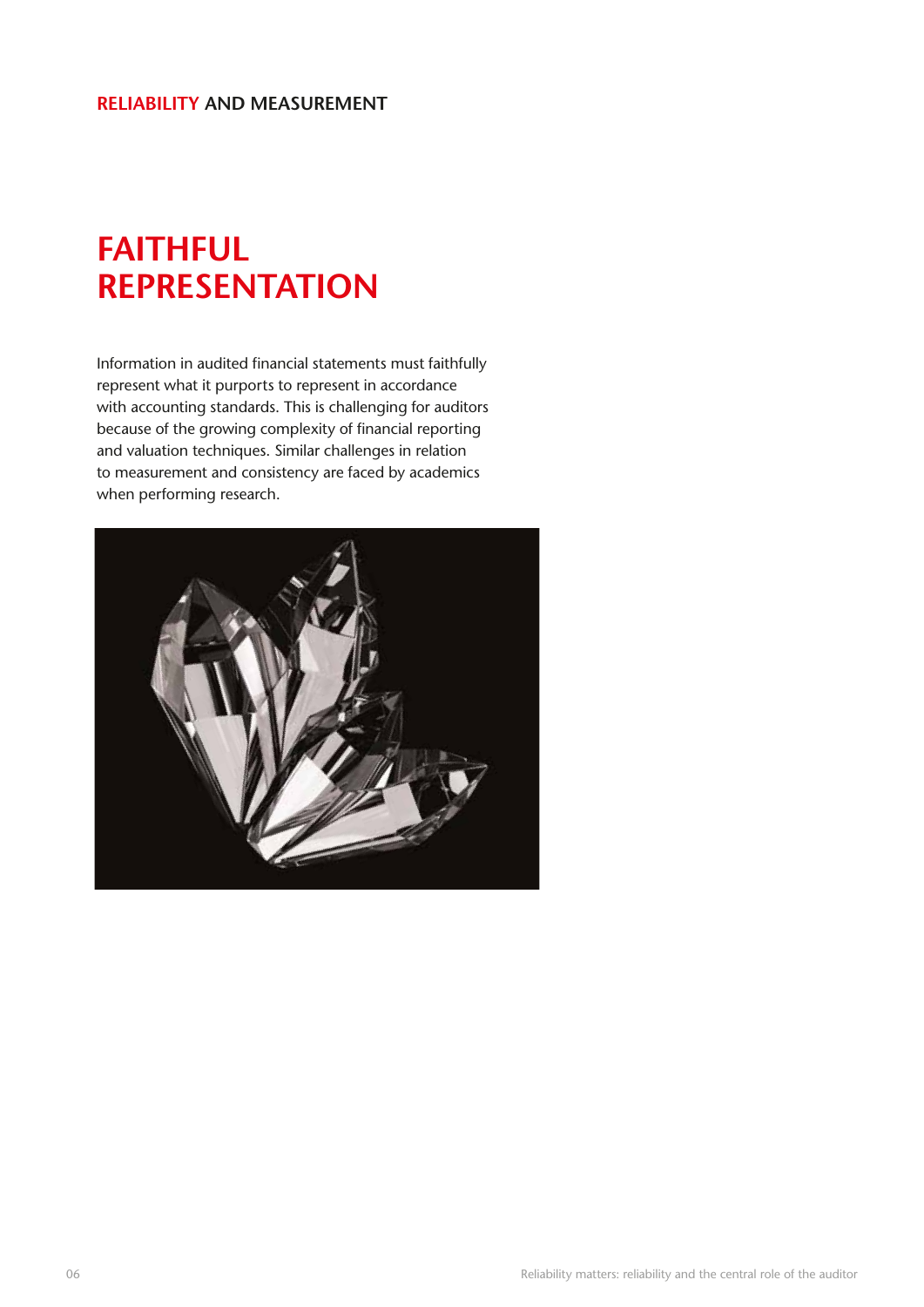#### **Reliability and measurement**

The latest iteration by the International Accounting Standards Board (IASB) of its *Conceptual Framework for Financial Reporting* was published in 2010. It replaced the concept of reliability as a fundamental qualitative characteristic of financial reporting information with that of faithful representation. The IASB explained that this was as a result of a lack of understanding about what reliability meant. This led the IASB and the US standard-setter, the Financial Accounting Standards Board (FASB), to think about how they could better convey its meaning. They chose the concept of faithful representation.

According to the *Conceptual Framework*, financial information must faithfully represent what it purports to represent. Faithful representation has three characteristics: completeness, neutrality and freedom from error. We think that faithful representation is important but it is not necessarily the whole story.

The concept of faithful representation has similarities to the concepts of reliability and validity as used in research theory and methodology. Here reliability is a fundamental concept with characteristics of repeatability, consistency and measurement. The quality and consistency of measurement is important – a measure is reliable if it would give the same result over and over again. The concept of reliability is used in a very narrow sense in this literature but it is coupled with the concept of validity which is about whether the means of measurement are accurate and whether they are measuring what they are intended to measure.

The idea of faithful representation in accounting and the concepts of reliability and validity in research theory and methodology highlight the need for data to be capable of consistent measurement and for appropriate measurement methods to be applied.

#### **Challenges for auditors**

For audited financial statements to be reliable, information must be capable of consistent measurement and, in accordance with relevant accounting standards, must faithfully represent what it purports to represent in financial statements. Measurement is important and auditors therefore need to ensure that the appropriate measurement methods prescribed by law, standards and supporting conventions are applied and that information is properly put together.

In recent years, the world of financial reporting has had to deal with increasingly complex transactions and significant changes in how information should be prepared and presented. The rise of fair value methodology with complex valuation techniques poses significant challenges for auditors. They need to assess the appropriateness of these methods of valuation as well as consider whether technically complex valuations have been done properly and whether appropriate sources of information have been used. Auditors need the right skills for this and must use their judgement to determine when to seek expert advice and when and how they should rely on other experts.

#### **Want to know more…**

#### The IASB's *Conceptual Framework* is available at **ifrs.org/Current-Projects/IASB-Projects/Conceptual-Framework/Pages/Conceptual-Framework-Summary.aspx**

A critique of the IASB's approach to reliability is set out in an April 2013 Bulletin of the European Financial Reporting Advisory Group (EFRAG), *Getting a Better Framework: Reliability of Financial Information.*

The following website and papers provide a useful source of information about the concept of reliability in research theory and methodology:

- W M Trochim, *The Research Methods Knowledge Base*, 2nd edition, **www.socialresearchmethods.net/kb/**, version current as of 20 October 2006.
- A Bryman, *Social Research Methods* (2008), 3rd edition, Oxford: Oxford University Press.
- M Joppe, *The Research Process* (2000).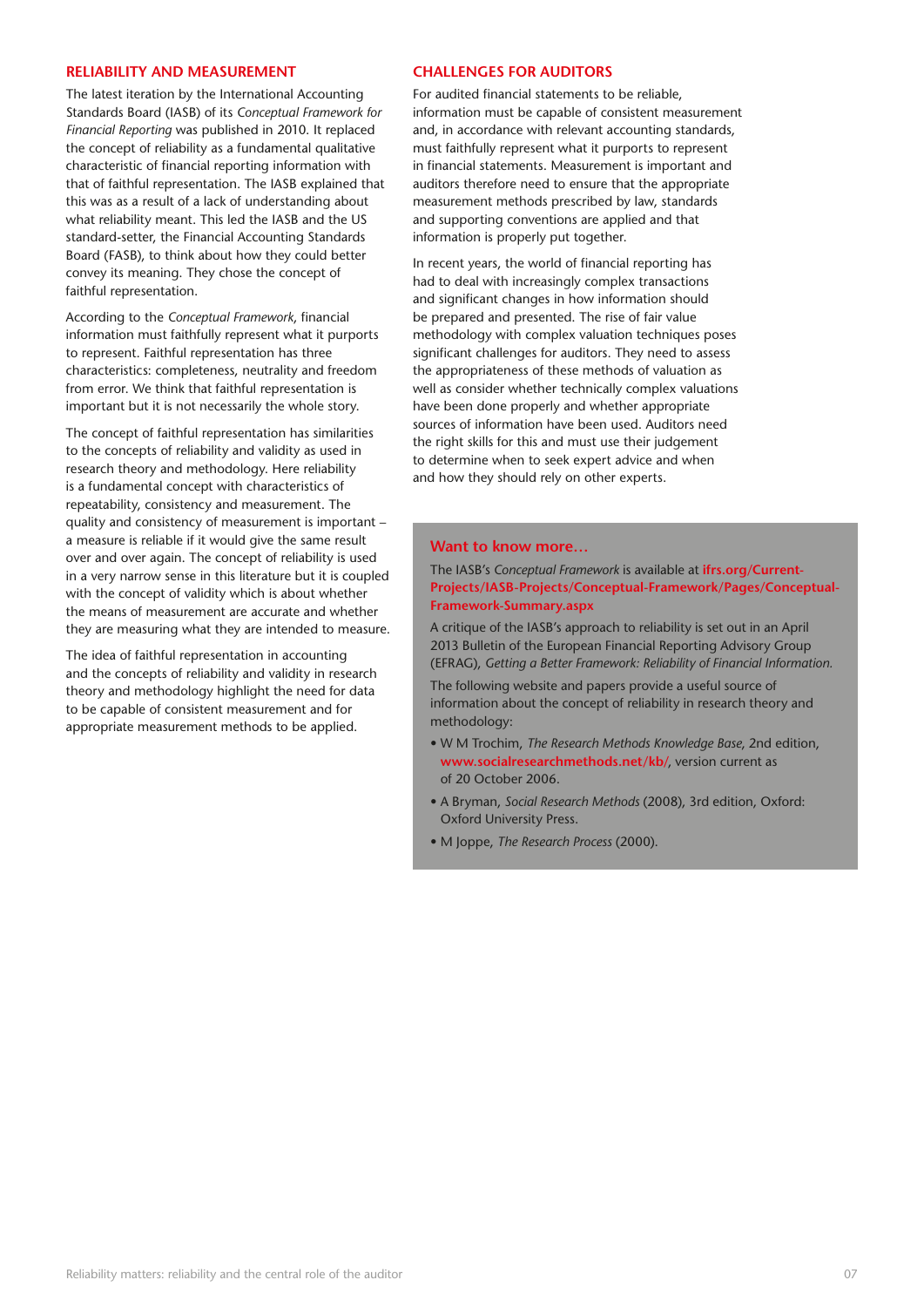#### **Reliability and uses of information in audited financial statements**

# **Fitness for purpose**

Reliable audited financial statements need to be fit for purpose. Auditors have a responsibility to understand the purpose for which information in financial statements is intended to be used and to consider whether the information, as presented, is reliable for this purpose. Their challenge is to judge whether compliance with legal rules and accounting standards is sufficient to ensure that audited financial statements are fit for purpose. This fit for purpose aspect of reliability is very evident in manufacturing and engineering businesses.

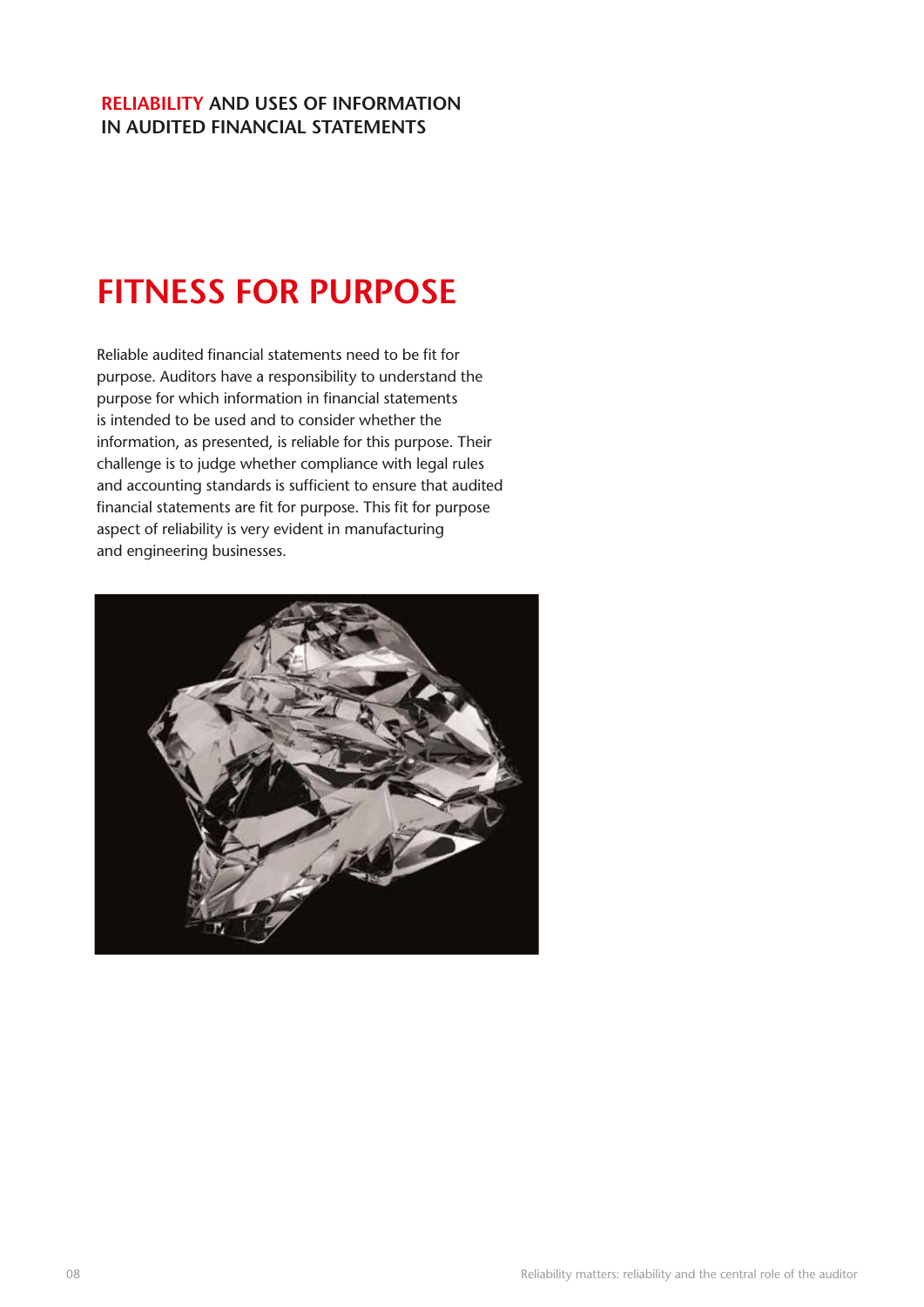#### **Reliability and the uses of information in audited financial statements**

Reliability is not just about faithful representation. While applying measurement techniques properly and auditing complex calculations are vitally important, users of audited financial statements are rarely looking at individual numbers without having an overarching purpose. The measurement of an individual asset is just one of many tools that users rely on with a wider purpose in mind. For audited financial statements to be reliable they must, therefore, be fit for purpose.

Back in 1977, David Tweedie wrote about accounting as follows: 'Its purpose is not to provide stimulating intellectual exercise for those who do it, not to give them a pleasant means of passing the time. If it does not meet the test of telling the reader something which will help him, it fails in its primary purpose.'

Auditors need to have a clear understanding of the purpose of audited financial statements as prescribed by legislators and accounting standard-setters and must also be in a position to judge whether the information as presented is reliable for this purpose. This 'fit for purpose' requirement is something that is very evident in the field of reliability engineering. Products must be fit for their intended function and their reliability is measured against a specification of requirements. The engineering perspective draws attention to the fact that financial statements are meant to be useful. The engineering field can also provide helpful insights into difficult questions in financial reporting about how reliability is measured and just how reliable specific information needs to be.

The link to engineering fitness for purpose is picked up in academic accounting literature. Stephen Penman argues that: 'Simply put accounting is a product, and the understanding of good accounting or bad accounting is a matter of understanding its product features from the point of view of its customers ... Just as a new drug is tested, with side effects noted, so must accounting be judged by how it helps or hinders its users'. For audited financial statements to be seen to be reliable, the information provided in them must meet the needs of users. Penman has a very clear view that user needs are about the evaluation of equity investments although different legislators and standard-setters have different views.

#### **Challenges for auditors**

There is much debate in accounting about the purpose of audited financial statements. The IASB's *Conceptual Framework* says that the purpose of audited financial statements is to provide financial information that is useful to existing and potential investors, lenders and other creditors in making decisions about providing resources to the reporting entity. These decisions involve buying, selling or holding equity and debt instruments, and providing or settling loans and other forms of credit.

While the *Conceptual Framework* has a clear view of the purpose of audited financial statements, auditors need to be aware that in reality there is little understanding of exactly how the information in audited financial statements is used for this purpose. Auditors need to think about whether compliance with financial reporting standards is sufficient to ensure that audited information is reliable for its intended purpose and be ready for situations where financial reporting standards and conventions permit or even require accounting treatments that do not suit the purpose that the information is supposed to be used for. This is not meant to be a criticism of standards because standards can never cover every eventuality. But it does imply that auditors need to take the initiative and engage with standard-setters and others when they have concerns about whether standards are meeting their supposed purpose. They cannot simply hide behind compliance with the standards. These issues have provided a rich vein of discussion at *Audit Quality Forum* meetings at which drafts of this paper have been discussed.

#### **Want to know more…**

The following websites highlight the importance of the concept of reliability in engineering:

- IEEE Reliability Society, **www.rs.ieee.org**
- **www.weibull.com**.

Exploring the idea of purpose from an accounting academic's perspective, Stephen Penman argues that financial reporting is for the evaluation of equity investment in, 'Accounting for risk and return in equity valuation', *Journal of Applied Corporate Finance*, vol 23, Issue 2, Spring 2011, pp50–58.

The history of efforts to identify the objectives of financial statements is explored by Stephen A. Zeff in, 'The objectives of financial reporting: a historical survey and analysis', *Accounting and Business Research*, vol 43, 2013, forthcoming.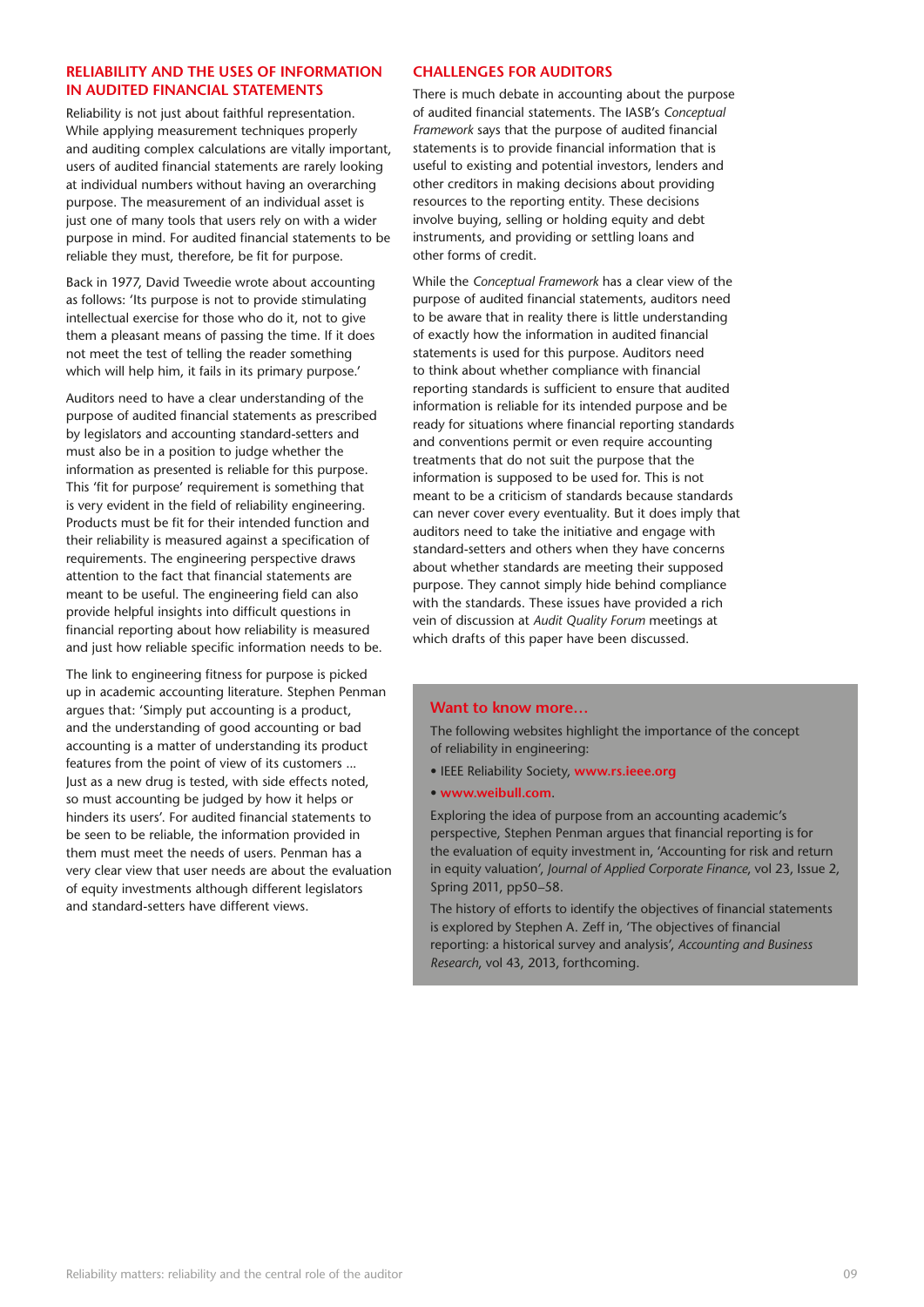#### **Reliability and the importance of communication**

# **Robustness**

No matter what legislators and accounting standard-setters say about the purpose of audited financial statements, the information they contain is used in other, sometimes unpredictable, ways which may not be well understood. Auditors therefore need to actively engage with users to understand how they use audited financial statements. We refer to this aspect of reliability as robustness and look at the steps taken by software businesses to address it.

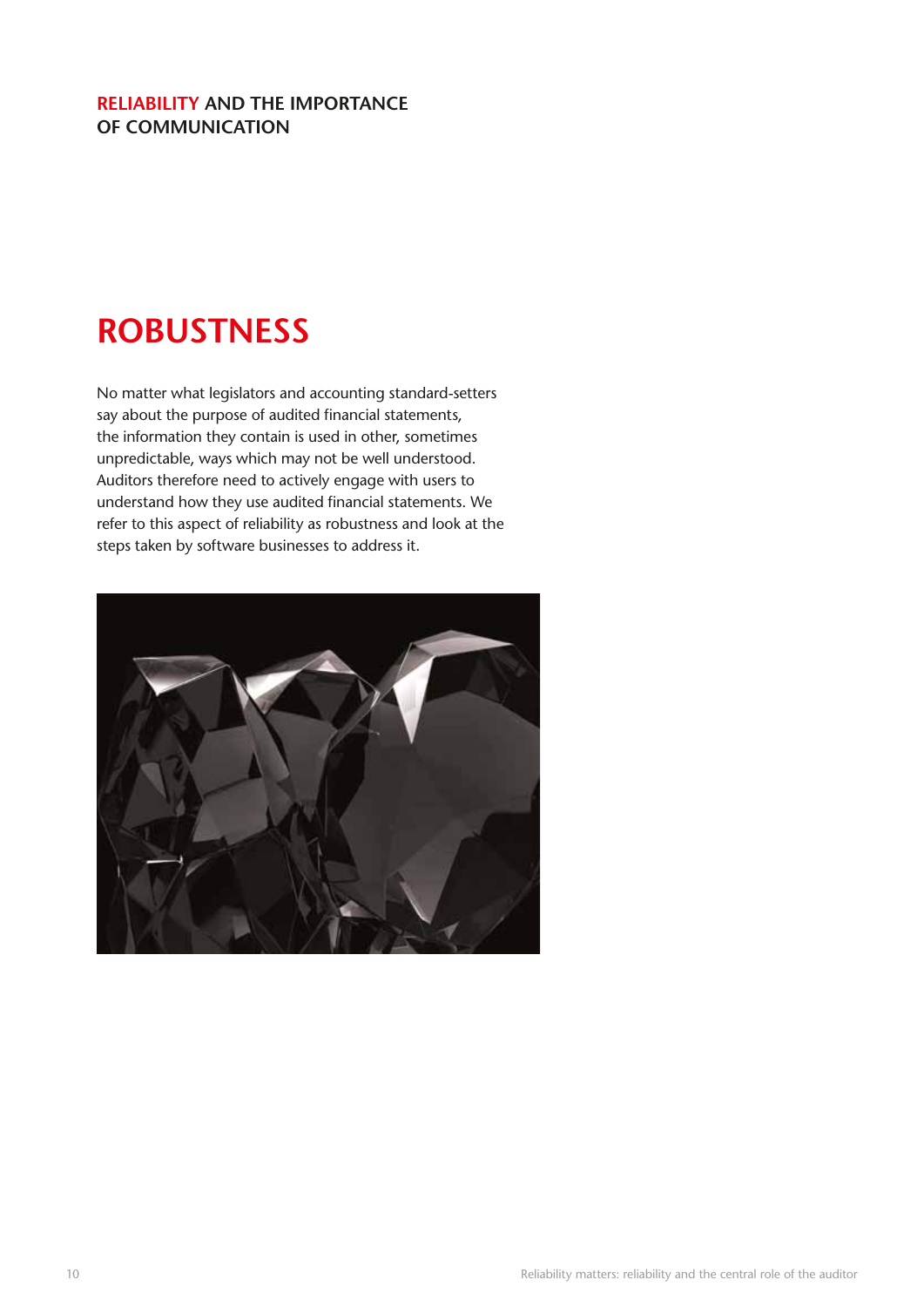#### **Reliability and the importance of communication**

Fitness for purpose is important for users of audited financial statements but unlike for hardware products which usually have a clearly defined purpose that enables their reliability to be easily measured, the very objective of audited financial statements is highly contentious. Even among those who believe that audited financial statements are meant to serve the needs of providers of capital, there is vigorous debate about the relative importance of stewardship and buy-sell decisions and the different needs of debt and equity providers.

In reality audited financial statements are used in varied and sometimes unpredictable ways which may not be well understood. Research by Joni Young in 2006 supports the idea that auditors and preparers of financial information do not fully understand how the information in audited financial statements is used. It's also not just external users who rely on this information; boards also make vital assessments about everything from business strategy, operations and risk to the ability to make distributions.

Software and systems reliability, a subset of reliability engineering, can provide some helpful parallels. It is often difficult to determine exactly how software is intended to operate in different contexts and human intervention makes it even more unpredictable. Reliability may be tested and confirmed in a particular context but it is difficult to say that the system will perform acceptably in another similar context. It may depend on the way it is used and how other applications being used at the same time might affect it.

#### **Challenges for auditors**

Variability of use, both in terms of purpose and context, poses challenges for auditors. Auditors should take steps to address the robustness of audited financial statements but how can they anticipate these purposes and contexts and how specific information might interact with other information that users are looking at? This is made even more challenging because not all users of audited financial statements fully understand the scope and purpose of audit and they have very different expectations of audited financial statements. Auditors often fall prey to expectation gaps, particularly in relation to going concern and fraud.

There is something to learn from the software development industry's focus on robustness of software and how it addresses reliability issues. Software developers make significant use of digital technology for example, to access online communities and audiences for webcasts and webinars. These communities bring together users to provide feedback, discuss issues, improve communication and develop solutions to problems. Another example is open-source software, where software developers publish their software with an open source license allowing others to create modifications to it, understand its internal functioning and share it with others. This approach can help produce reliable, high-quality software.

This analogy supports the need for active engagement with users of audited financial statements. There also seem to be clear education aspects to this. Users have a role to play in ensuring that preparers, auditors and standard-setters understand how they use the information in audited financial statements. Similarly, auditors, standard-setters and preparers of audited financial statements need to engage with users to help them understand how information has been prepared and whether it is reliable for how they might want to use it.

#### **Want to know more…**

The Centre for Software Reliability (CSR) at City University London is an independent research centre (**www.city.ac.uk/informatics/ school-organisation/centre-for-software-reliability**). Its early research concerned the reliability of software.

There are a number of articles exploring software reliability, for example:

- Littlewood and Strigini, *Software reliability and dependability: A road map* (2000), ICSE 2000, Proceedings of the Conference on The Future of Software Engineering.
- J Pan, *Software reliability*, Carnegie Mellon University 18-849b Dependable Embedded Systems, **www.ece.cmu.edu/~koopman/ des\_s99/sw\_reliability**, 1999.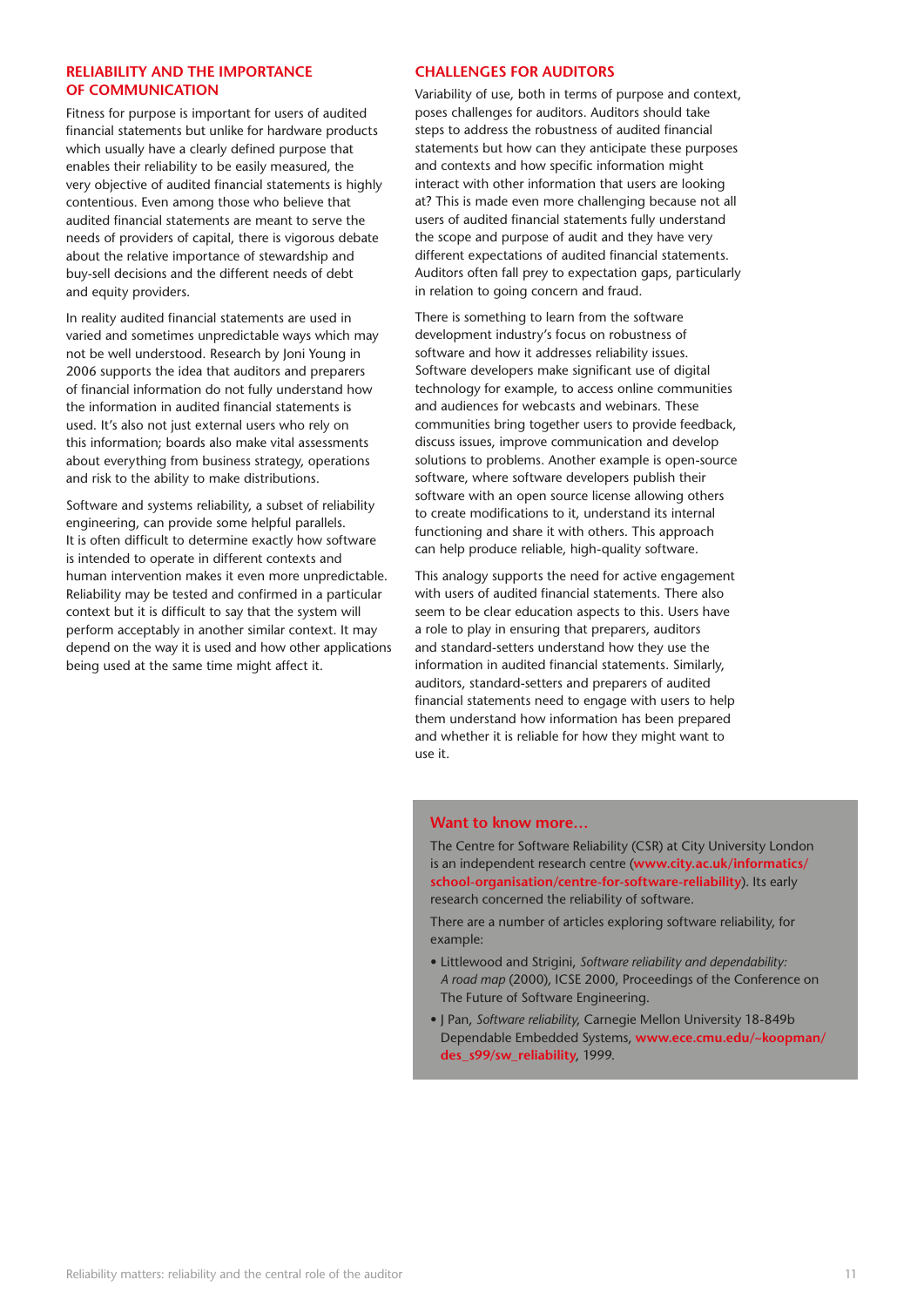#### **Reliability, the halo effect and the audit**

# **ORGANISATIONAL RELIABILITY**

The audit has a 'halo effect' and auditors are seen as 'reputational intermediaries'. By association, they give organisations an aura of being reliable and producing reliable information. While an audit doesn't prove that an organisation always publishes reliable information or is generally a reliable organisation, from a risk management and reputational viewpoint, auditors will want to concern themselves in these broader aspects of organisational reliability. To help them do this, we consider the characteristics of so-called high reliability organisations (HROs), for example in the nuclear and aviation industries where reliability is vitally important.

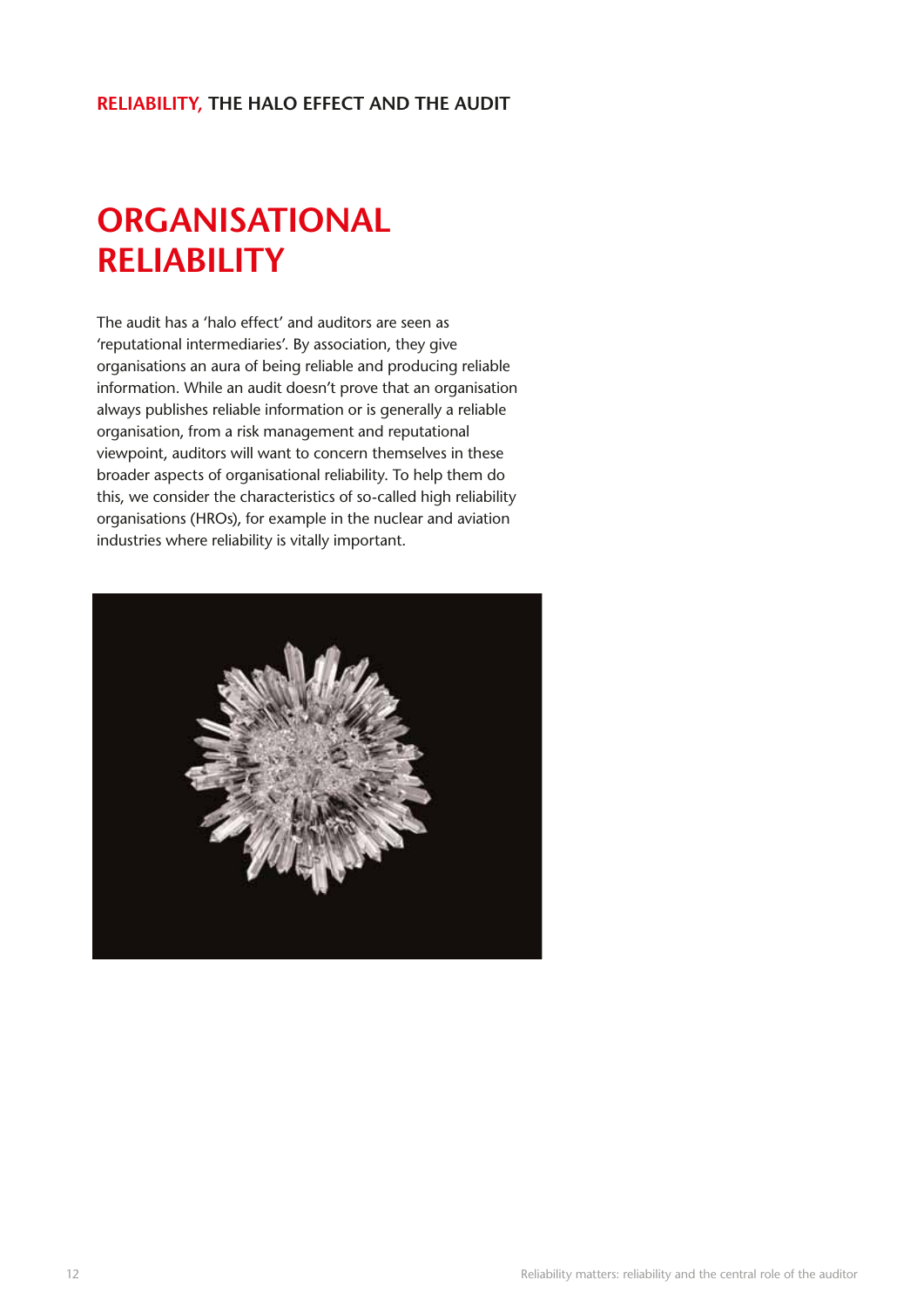#### **Reliability, The halo effect and the audit**

The audit of financial statements has a wider halo effect. The 'halo effect' is a term invented in the 1920s by psychologist Edward Thorndike to explain a cognitive bias that plays a large role in influencing our views of people and situations. By association, auditors are seen to give organisations the aura of being reliable and producing reliable information because, to echo a phrase used by John Coffee, auditors are seen as 'reputational intermediaries'. Reputational intermediaries play a vital economic role in markets by reducing the amount of resources that investors need to devote to ascertaining the reliability of investee companies and the information they report.

A clean audit opinion on a set of financial statements may lead to an impression being formed that the organisation producing those statements is reliable and that it publishes reliable information because if it wasn't, then investors would expect the auditors to have resigned or qualified their opinion. But there are, in fact, very few auditor resignations and qualified audit reports.

In reality, while auditors play a vital role in making sure that audited information is reliable, auditors are only required to do a limited amount of work on information that accompanies audited financial statements. The audit does not prove that organisations generally publish reliable information or that they are reliable organisations. But from a risk management perspective, auditors should be concerned about being associated with organisations that produce unreliable information, whether it is to be audited or not, particularly if this information is significant to users.

#### **Challenges for auditors**

The expectations of reliability that we have described are difficult for auditors to manage. Auditors are acutely aware of the halo effect and the potential consequences of acting as reputational intermediaries, particularly when things go wrong. To protect their reputational intermediary role, auditors have a strong incentive to do work which goes beyond their strict legal responsibilities and assess the reliability of the organisations that prepare audited financial statements as well as the significance of the other information they publish.

 If we want to understand the characteristics of reliable organisations, then we can gain an interesting perspective from looking at the high reliability organisation (HRO) research literature. This looks at organisations that really can't afford to make any mistakes, for example in the nuclear and aviation industries. In a similar way, although the consequences might not be so dramatic, a company cannot afford to get its communications to investors and shareholders wrong.

The Berkeley School on HROs identified conditions and relationships associated with maintaining high levels of human performance in the face of extraordinary demands. These HROs appear to demonstrate a culture of reliability, with shared perceptions, norms and informal traditions and employees who work to a clear common purpose and a goal of collective performance. Safety, accountability, interdependence, responsibility, continuous training and redundancy (in the 'belt and braces' sense) are common characteristics. HROs create a collective state of mindfulness and manage the unexpected by using processes which reflect a preoccupation with failure, commitment to resilience and deference to expertise.

Much of the HRO literature is based on organisations with highly complex operating and technical systems where failure could lead to considerable suffering. The conditions are therefore beyond the skill and capacity of many organisations. However, it draws attention to certain characteristics that might help create confidence in an organisation's ability to produce reliable information, such as accountability, responsibility, continuous training and a focus on the skills, experience and technical competence of employees. As part of their overall client acceptance and retention procedures, auditors should consider whether the organisations they audit have these qualities.

Furthermore, HROs have significant involvement with stakeholder groups and this is seen as crucial to instilling trust. This kind of direct engagement between organisations and users of their financial statements might also be a valuable guide to organisational reliability.

#### **Want to know more…**

There are various articles by Todd LaPorte and others that look at HRO characteristics, including:

- T R LaPorte, 'High reliability organizations: unlikely, demanding and at risk', *Journal of Contingencies and Crisis Management*, vol 4, no 2, June 1996.
- T R LaPorte and P M Consolini, 'Working in practice but not in theory: theoretical challenges of "high-reliability organizations"', *Journal of Public Administration Research and Theory*, 1 (1), 1991, pp19–48.

The idea of HROs possessing a collective state of mindfulness comes from K E Weick and K Sutcliffe, *Managing the Unexpected: Assuring High Performance in an Age of Complexity* (2001)*,* San Francisco, CA: Jossey Bass.

John Coffee looks at the role of the professions in business and articulates the idea of auditors as reputational intermediaries in *Gatekeepers: The Professions and Corporate Governance* (2006)*,* Oxford: Oxford University Press.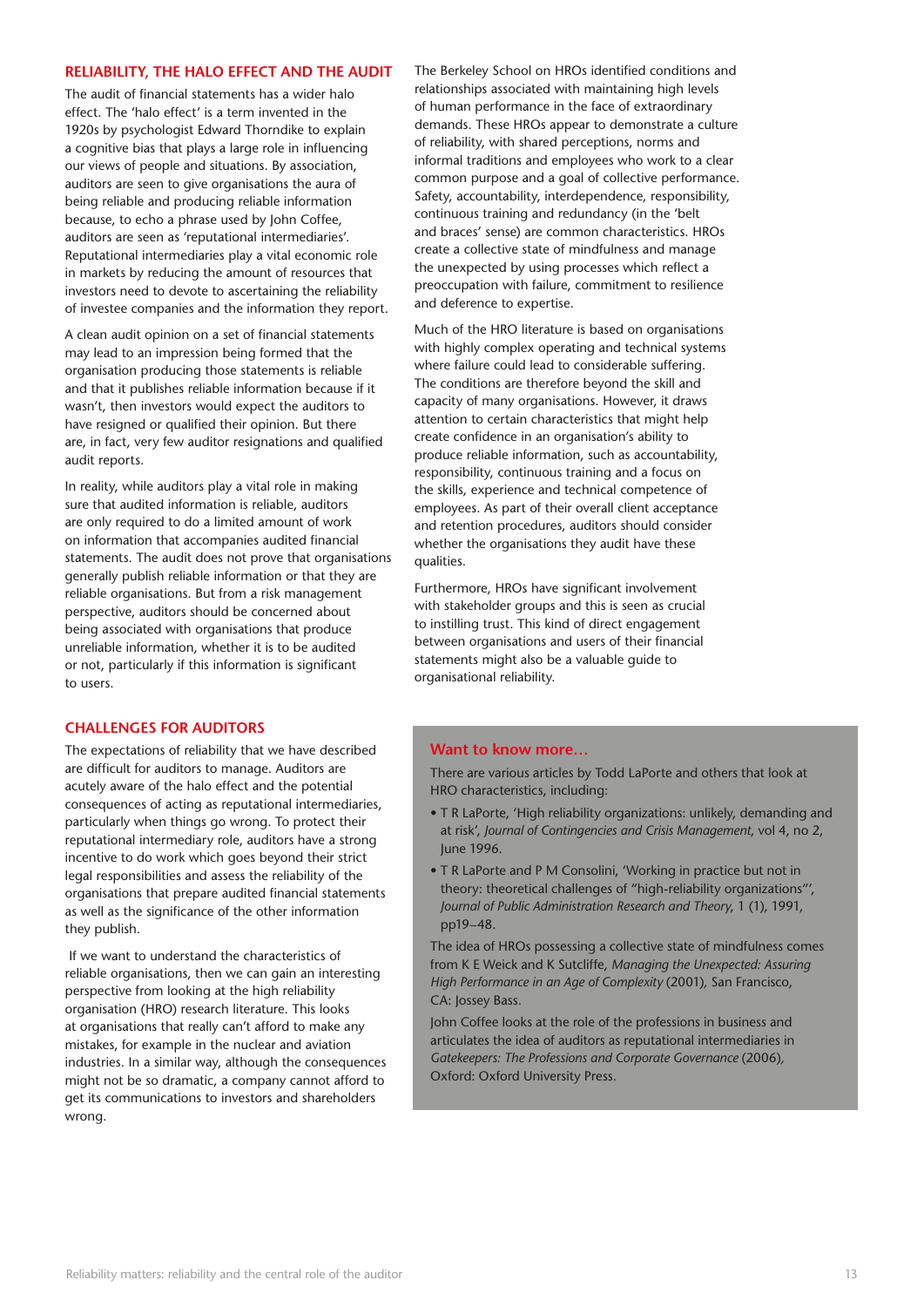#### **Reliability, auditor attributes and the audit process**

# **AUDIT FIRM RELIABILITY**

The auditor's reputational intermediary role demands that audit firms demonstrate that they are reliable organisations. If audited information does not faithfully represent what it purports to represent, is not fit for its intended purpose, is not robust for other purposes or gives a false impression of the reliability of the reporting organisation, then audit firms pay a heavy price through loss of reputation. This loss of reputation has a wider impact on businesses, markets and society. How do auditors address these challenges and take steps to ensure that audit firms are reliable? We look at the characteristics of HROs and also draw on insights from behavioural psychology and its application to audit.

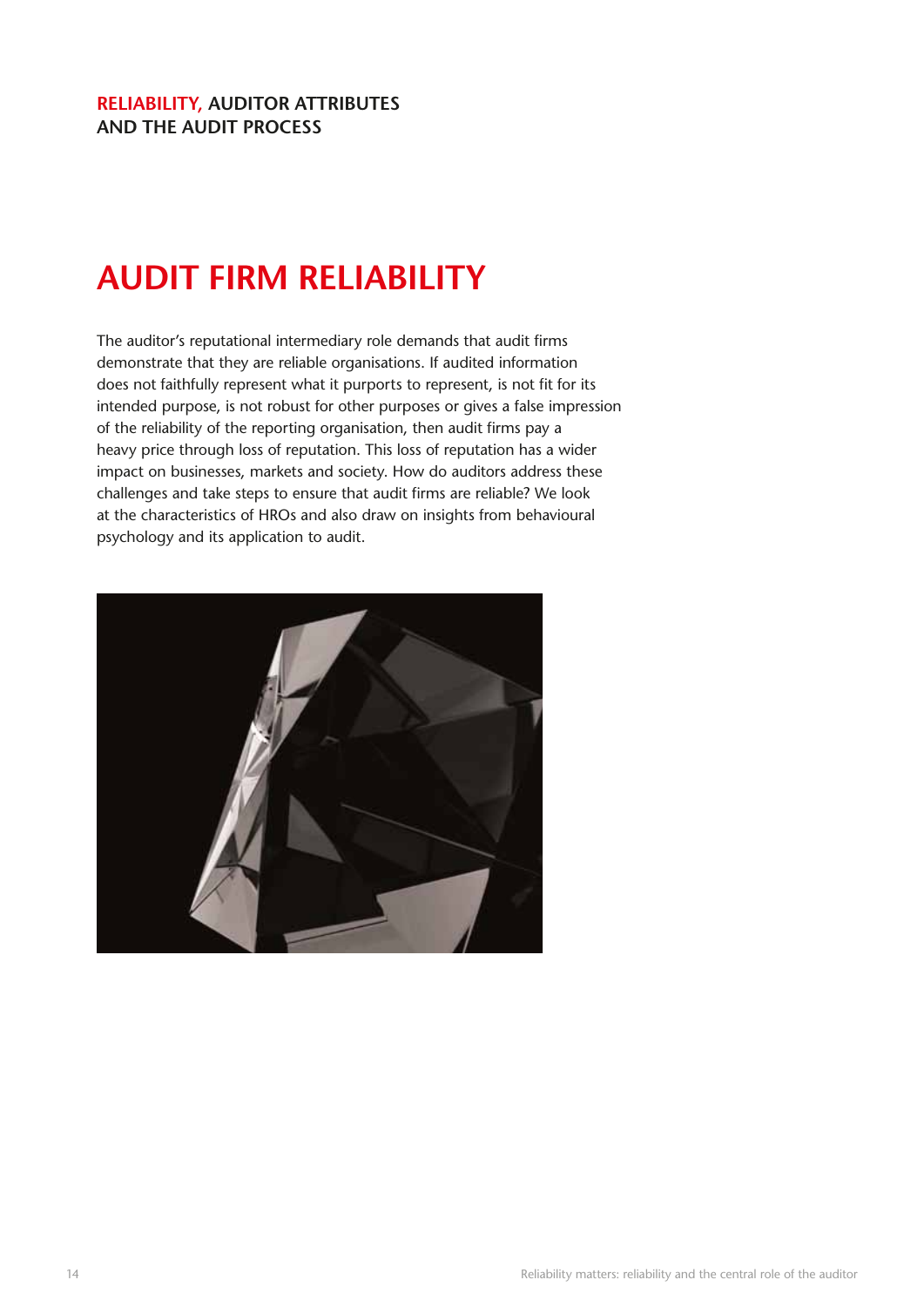#### **Reliability, auditor attributes and the audit process**

The halo effect and auditors' reputational intermediary role demand that audit firms examine their own reliability. Audit firms face huge reputational risks from perceived audit failures or from association with unreliable organisations. When audited information does not faithfully represent what it purports to represent, or fails in one of the other aspects of reliability highlighted in this paper, then users of that information will believe that the experts and the 'expert systems' that they have placed their trust in have failed. This can have devastating consequences not only for audit firms but also for confidence in other organisations those firms audit and for trust in markets and society more broadly. As well as considering the reliability of the organisations they audit, audit firms should also take steps to ensure that people believe that they are reliable reputational intermediaries.

What are the behavioural and organisational characteristics of reliable audit firms and auditors which help them to overcome the challenges identified under the aspects of reliability described in this paper? Some of the HRO characteristics discussed earlier in this paper, such as continuous training, a focus on accountability and the skills, experience and technical competence of employees would seem to be useful for audit firms in assessing their own organisational strengths and quality control systems.

However, it is also worth drawing on the significant behavioural literature relating to auditing which considers how auditors overcome inherent biases and what professional judgement means. Rather usefully, the insights that underpin much of this literature are summarised in Daniel Kahneman's best-selling book *Thinking, Fast and Slow* (2011) on the psychological research behind behavioural economics which earned him his Nobel Prize. Kahneman introduces the idea of two systems of thinking and looks at how people apply these different systems of thinking in different situations. System 1 is fast thinking, where thoughts come automatically and quickly. It is intuitive, relying on heuristics, perception, memory, expertise and experience. According to Kahneman, however, the search for intuitive solutions sometimes fails when neither an expert nor heuristic solution comes to mind. In such cases people need to switch to a slower more deliberate and effortful form of thinking. This is system 2 thinking which is all about the 'conscious reasoned self'. It requires attention and concentration.

Audit firms need to apply both of these systems of thinking. Auditors need to use experience, intuition and 'an auditor's nose' to know what to look for and when something is not right. This system 1 fast thinking and the ability to spot things that others would not is developed through a combination of learning and experience.

However, audit firms are also required to have clear and structured organisational processes. Guided by internationally accepted auditing and quality control standards, they use discipline and control to apply system 2 'slow thinking' to slow things down. They stand back from the financial statements and question assertions and help keep in check any inherent biases that are present in preparers of information because they are so close to that information.

#### **Challenges for auditors**

A major question is whether training practices and quality control processes in audit firms support the behaviours associated with reliability. In particular, as well as instilling a methodical and deliberative approach, is fast intuitive thinking based on experience and expertise being passed on to successive generations of auditors? Do these auditors feel inspired to be auditors and use these skills to best effect? Auditors are increasingly perceived as having a preoccupation with compliance and box-ticking. If auditors want to avoid this fate then they will need to examine their own behaviour, be positive about what they do and through effective training ensure that their skills are passed on. Irrespective of size, all audit practices need a combination of these two systems of thinking identified by Kahneman.

Thinking about these issues also provides a useful insight into the much-discussed concept of auditor scepticism. Auditors need to be sceptical in two ways: they have to overcome biases and be methodical in their approach to their work to ensure that nothing is missed. But they also need to have a sense of when to ask more questions and query evidence when things do not feel quite right.

#### Want to know more...

D Kahneman, *Thinking, Fast and Slow* (2011) introduces the idea of fast and slow thinking and this work is also informed by his research with Amos Tversky on judgement under uncertainty. The idea of expert systems is explored by Anthony Giddens in *The Consequences of Modernity* (1990), Cambridge: Polity Press.

Auditing and accounting research providing a behavioural perspective includes:

- J Shanteau's work on expert decision makers.
- J Birnberg's work on behavioural research in accounting.
- S E Bonner, *Judgment and Decision Making in Accounting* (2008), New Jersey: Pearson.
- M Power, PD Leake lecture on *Fair value: the influence of financial economics on accounting* (2009), London: ICAEW.
- L A Maines and J M Wahlen, 'The nature of accounting information reliability: inferences from archival and experimental research', *Accounting Horizons*, vol 20, issue 4, December 2006, pp399–425.
- K Kadous, L Koonce and J M Thayer, 'Do financial statement users judge relevance based on properties of reliability?', *The Accounting Review*, vol 87, no 4, 2012, pp1335–1336.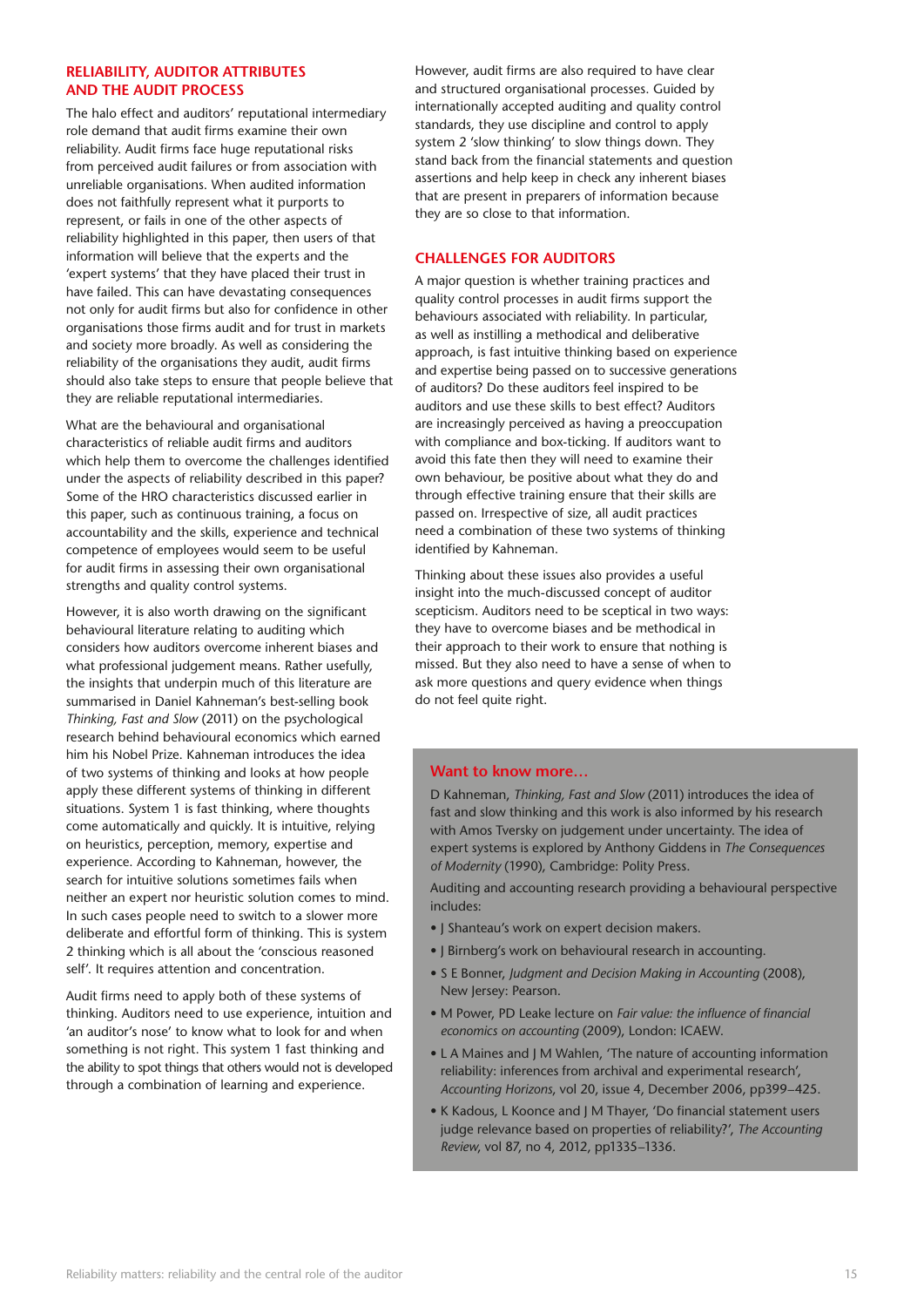### **SUMMARY OF THE CHALLENGES**

This discussion paper is based on a simple premise that 'audited financial statements should be reliable'. We believe that reliability plays a central role in auditing and this paper considers the practical challenges that this involves.

Auditors should apply the appropriate measurement methods prescribed by law, accounting standards and supporting conventions to ensure that information is properly compiled and measured. They need to use their expertise to assess the appropriateness and application of the techniques used and their judgement about when expert advice may be needed and to what extent they can rely on this.

Moreover, auditors need to understand the purpose of audited financial statements and judge whether the information presented is reliable for this purpose. In so doing, auditors should consider whether compliance with accounting standards is sufficient to ensure that the information is reliable for this purpose. Where they have concerns that standards do not clearly reflect the purpose for which the information in the audited financial statements is intended, they need to engage with standard-setters. It makes the role of auditors challenging because they cannot simply hide behind standards.

Even so, no matter what legislators and accounting standard-setters say about the purpose of audited financial statements, in reality audited financial statements are used in varied and sometimes unpredictable ways depending on the context. Neither auditors nor preparers of information fully understand how. Auditors need to be aware of the expectation gaps which they may therefore fall prey to and, with this in mind, they have a responsibility to engage actively with users to understand how they are using the information in audited financial statements and to help users understand how information has been prepared. This active engagement might help manage expectations.

Thinking beyond financial statements, the audit of those statements has a halo effect. By association, auditors give organisations the appearance of being reliable and producing reliable information by virtue of being reputational intermediaries. Auditors play a vital role in making sure that the information in audited financial statements is reliable but the audit does not

prove that organisations generally publish reliable information or that they are reliable organisations. Auditors should be concerned about this because they do not want to be associated with organisations that produce unreliable information. In their client acceptance and retention procedures auditors should think about the reliability of the organisations they audit and their ability to produce reliable information.

The halo effect and auditors' reputational intermediary role also demand that audit firms examine their own reliability. Audit firms need to demonstrate that they are reliable because, as reputational intermediaries, they face huge reputational risks from perceived audit failures or from being associated with unreliable organisations. Audit firms need to deal with the challenges in this paper and assess whether they have the appropriate behavioural and organisational characteristics to ensure that they are reliable. Audit firms need a successful mix of, on the one hand, organisational process, discipline, control and method and on the other hand, experience and intuition to sense when something is not right. This brings its own challenges because they need to train and inspire auditors to achieve the right combination of discipline and flair.

These challenges and the tangible actions that auditors can take to embrace their responsibilities provide a new focus for some long-standing issues, such as what is audit quality and how should auditors deal with expectation gaps and instil scepticism. Audit quality has been extensively debated and written about by policy-makers, standard-setters, the audit profession and academics but without reaching clear conclusions about what it is and how it can be measured. As a result, there has been increasing focus on the more tangible and measurable inputs to audit quality at the expense of what audit quality means in terms of outcomes. While quality inputs and processes are essential in any audit, focusing on reliability as a central concept in auditing helps us to think about what the outcomes should be. Audit quality should be judged by the reliability of audited information in the eyes of users of that information.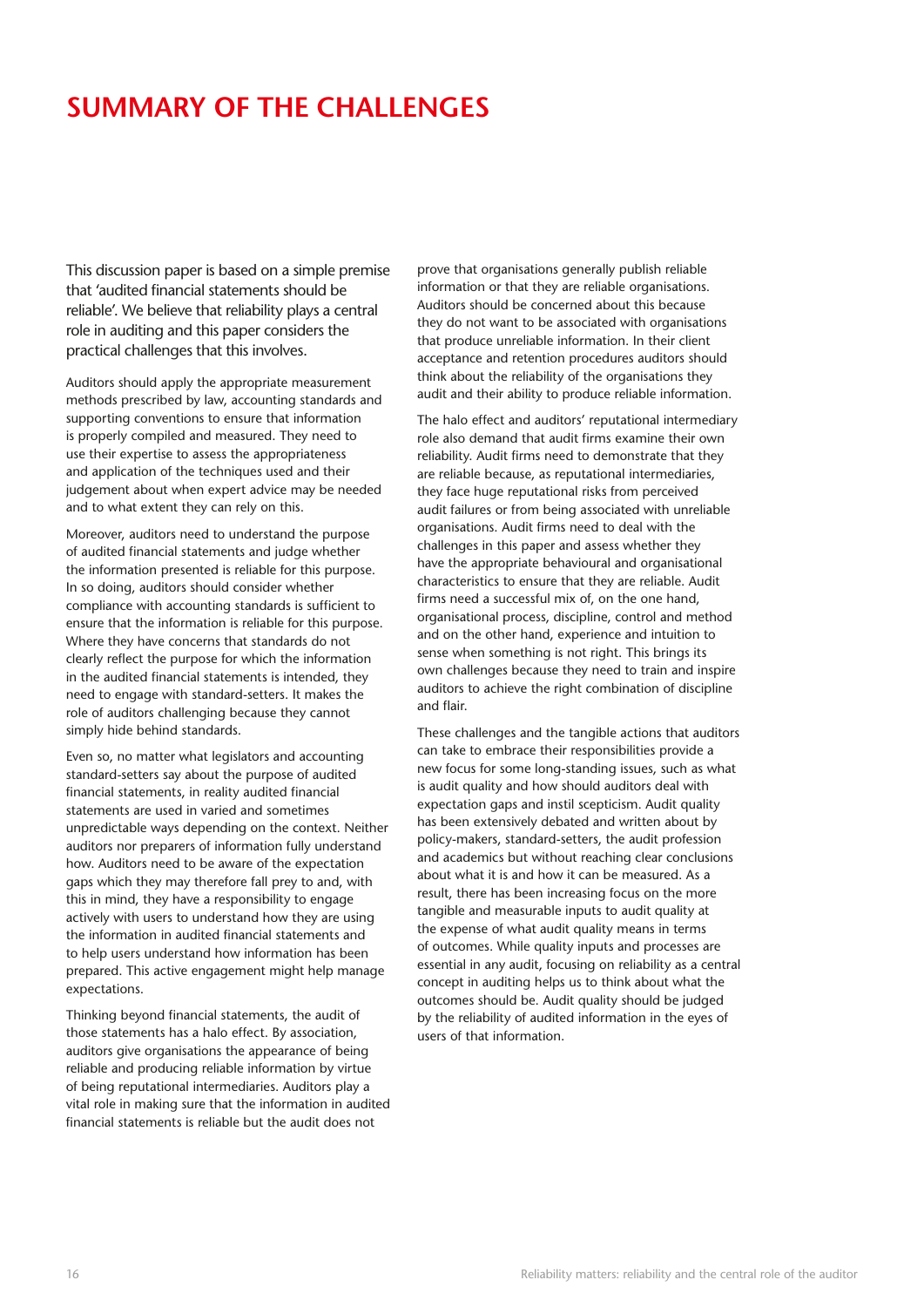### **NEXT STEPS**

Reliability really does matter to users of audited financial statements and this paper looks at how reliability should therefore be central to auditing, exploring the various aspects of reliability and the challenges they pose for auditors. However, our work does not stop here. This focus on reliability leads us to ask four fundamental questions. These questions highlight real practical issues on which we would like to engage stakeholders. We believe that this will move the audit quality debate into new territory.

With the five aspects of reliability in mind, the *Audit Quality Forum*, with its broad range of stakeholder representatives, is well placed to explore these questions. We need to ask not just audit firms but also other stakeholders whether – as companies, investors, legislators, regulators or standard-setters – they are doing everything they can to enable auditors to stand up for the reliability of audited financial statements.

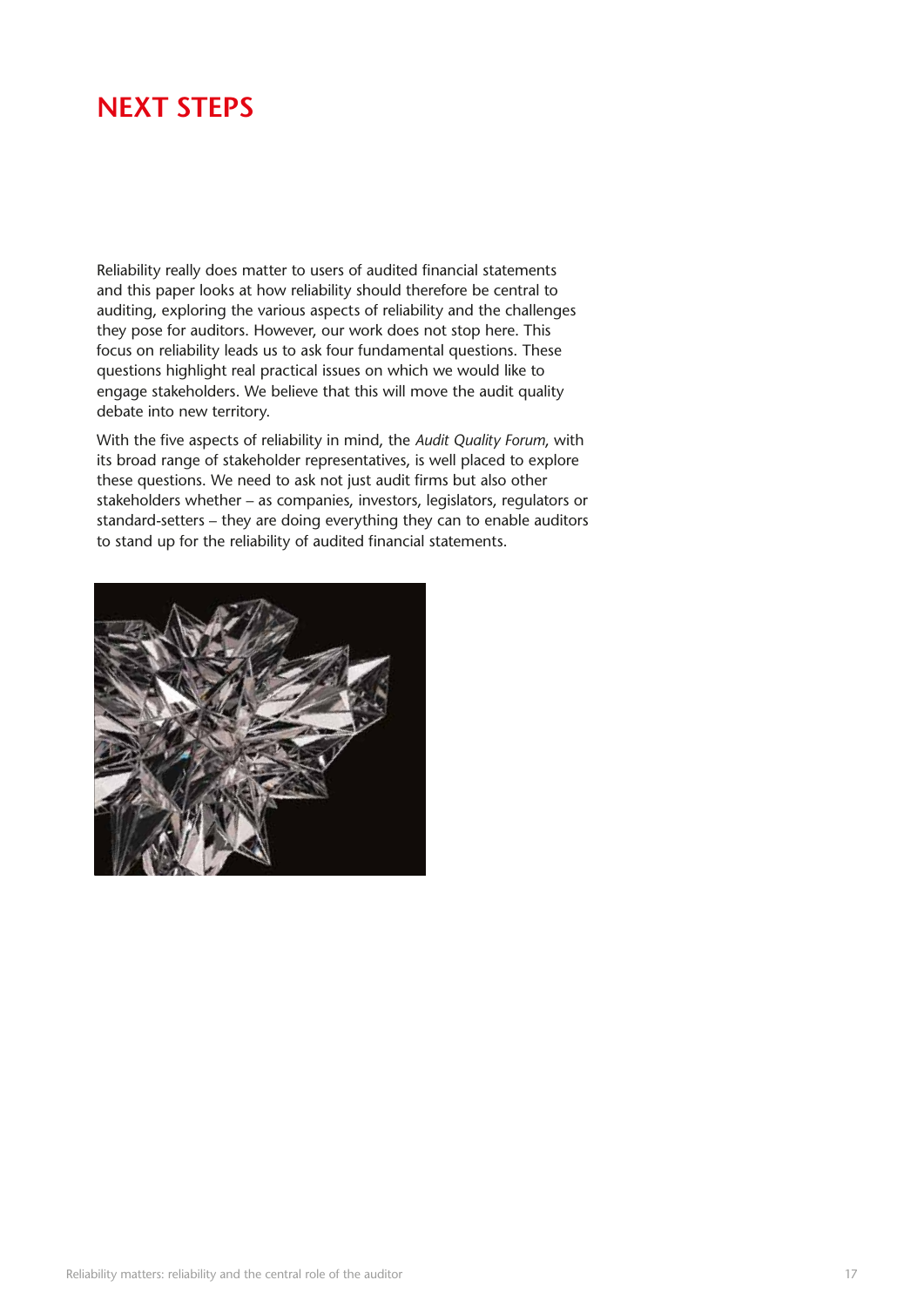### **Next Steps How reliable?**



Reliability is a matter of degree rather than an absolute quality which audited information either does or does not have. Therefore, if there is an expectation that 'audited financial statements should be reliable', just how reliable does the information in audited financial statements need to be for users?

Considering the quality of faithful representation for instance, we might seek to understand the extent to which investors are interested in having conservative numbers with margins of safety built in and whether, therefore, they believe that information might be made more reliable by being more prudent. The concept of prudence comes with a lot of history and emotion attached to it, but is it really what users want, particularly in areas of high subjectivity?

Turning to fitness for purpose, should auditors be considering the degree of reliability of the information in audited financial statements for the specific purposes it might be used for and, if so, should the audited financial information include statements and, where relevant, caveats to this effect? How would auditors go about deciding how reliable information needs to be? This is where statistical work in research methodology and reliability engineering on probabilities, standard deviations and tolerances could be very useful. They introduce various measures of reliability and quality from both an input and output perspective. For audited financial statements, could failure be measured and compared to an acceptable level of reliability? It would be particularly interesting to explore with users potential tipping points between being 'reliable enough' and 'unreliable'.

The question of how reliable something needs to be can also be extended to other aspects of reliability such as the need for reliable organisations and audit firms. Even within organisations that we would consider to be highly reliable, such as in the aviation industry, we see some failures. What makes the public believe that these are just one-off accidents rather than evidence of unreliability? Likewise, in audit firms, how sceptical do we want auditors to be? There appears to be a costbenefit balance to be struck.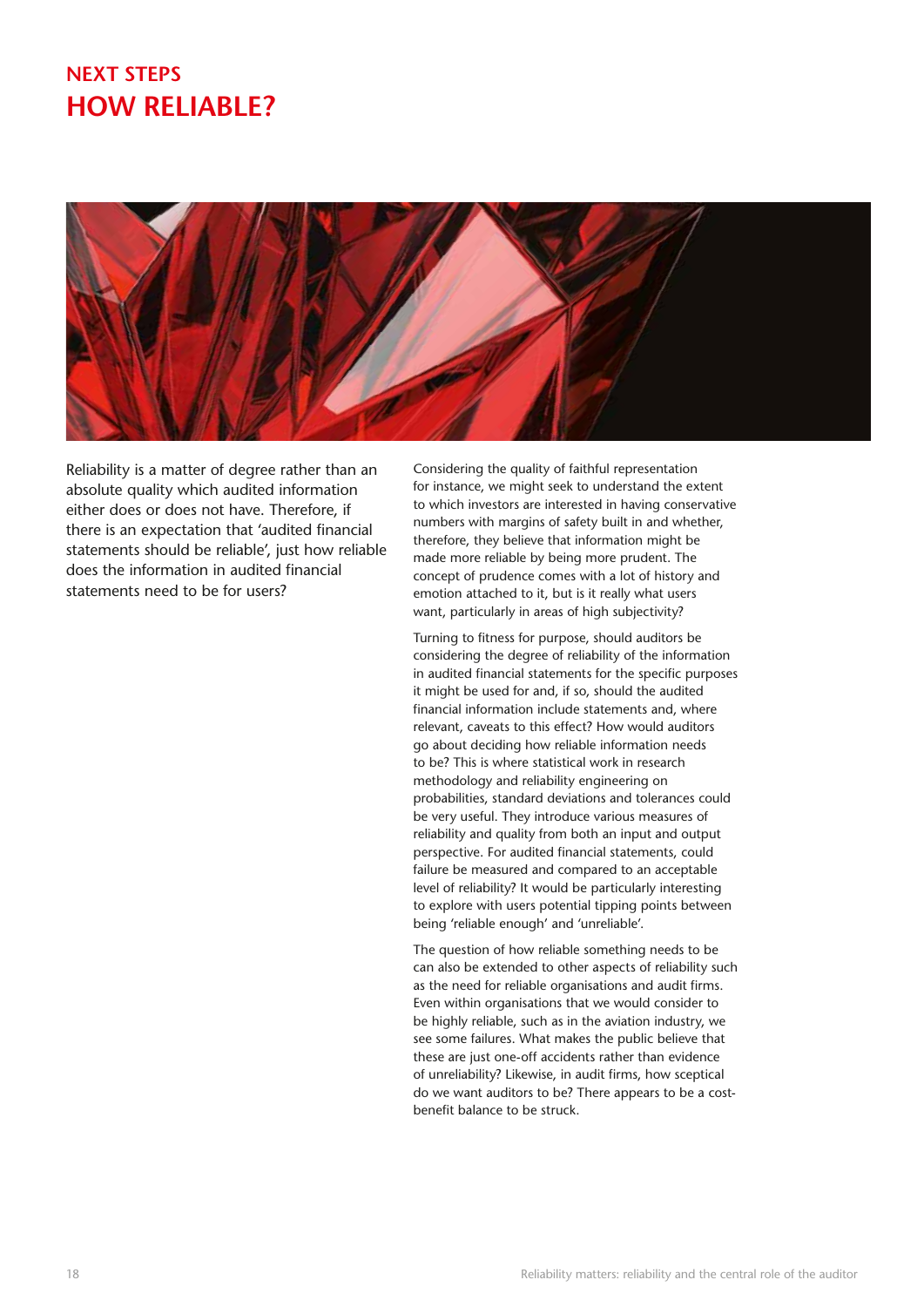### **Next Steps ENGAGING WITH USERS?**



Recent initiatives looking at auditor reporting and changes to codes and standards to strengthen accountability and engagement highlight the growing recognition among auditing standard-setters that engagement with users is important. What practical steps can be taken by auditors to gauge and address the expectations of those using audited financial statements?

More direct and proactive interaction with users about how they use audited financial statements could build on these initiatives and help to address some expectation gaps. Armed with this additional knowledge, auditors might then be able to be more assertive and explicit in their audit reports.

Importantly, more engagement would also help to reframe the audit quality debate to focus more directly on outcomes because users will judge quality by how reliable the information in the audited financial statements is to them. Only where users feel confident enough to rely on information, are they likely to recognise audit quality.

However, while engagement with users about how they use information in audited financial statements is important for ensuring that information is robust and fit for purpose, audited financial statements are on the public record and can be used by anyone for any purpose. Unlike in the software industry, there is no licensing system that can clearly identify all users. Engagement with those users that auditors are aware of is all very well but it won't help to manage the expectations of those who they aren't aware of and, because audited financial statements are seen as a public good, when things go wrong it affects public trust among people who have never even looked at a set of audited financial statements. How can auditors tackle these challenges?

Auditors could have something to learn from models of engagement in the software development market but these examples of effective engagement are likely to be quite unfamiliar not only to auditors but also more generally to preparers of information and standard-setters. There may also be scope to use other, more creative, techniques for gauging expectations, but what is clear is that the development of successful mechanisms is likely to require changes in the way auditors approach their audits and standard-setters develop standards. Are they ready for such changes?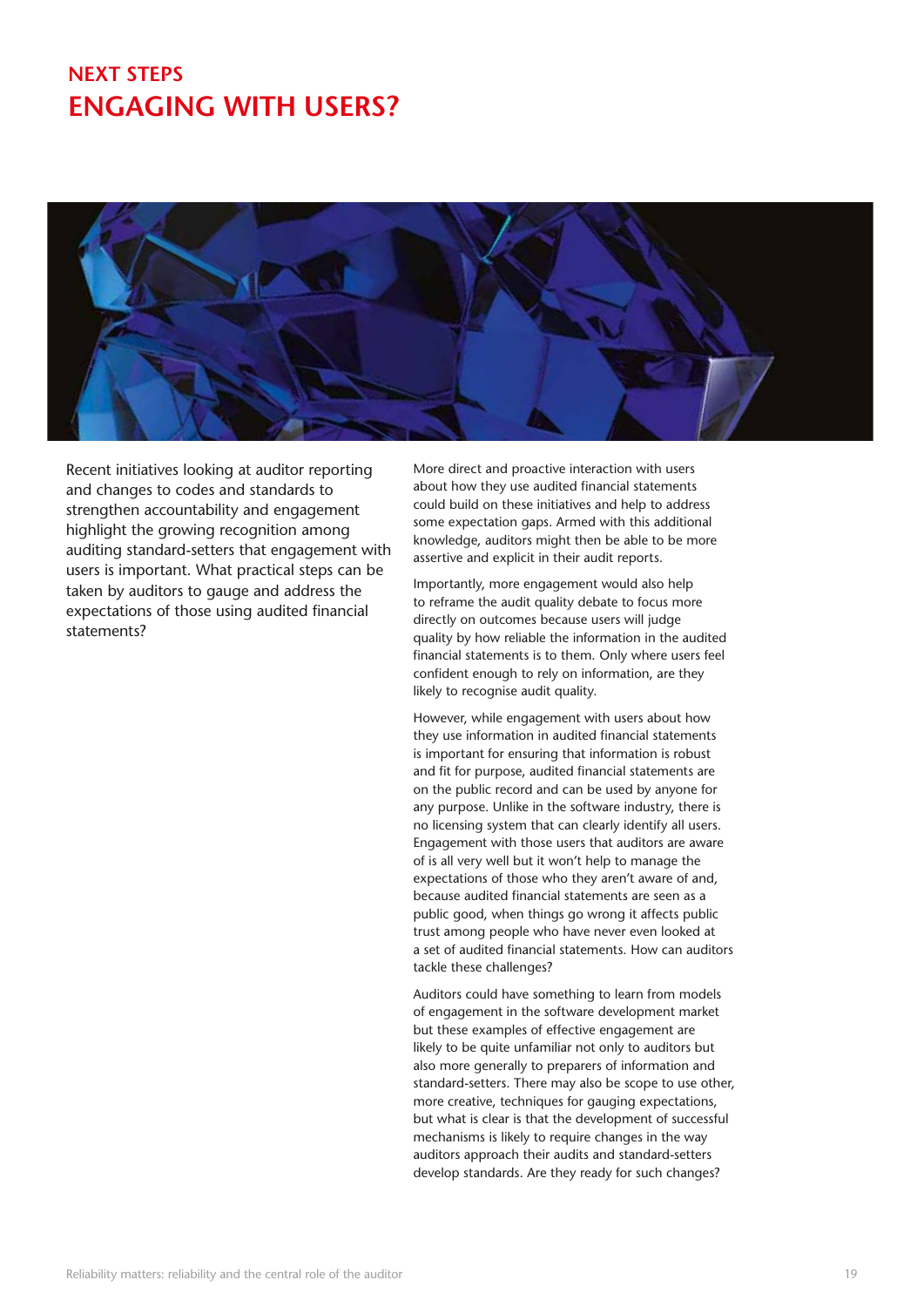### **Next Steps auditing risky businesses?**



For auditors, the challenge of being seen as reputational intermediaries is a difficult one to manage. All economic activity is inherently dynamic and uncertain and financial reporting measurement and disclosure practices evolve in the light of experience. However, while all assessments of the reliability of audited financial statements need to be understood in the context of the state of knowledge and learning at the time of their preparation, there is a specific challenge associated with organisational reliability.

On the one hand we can argue, as we do in this paper, that auditors should be wary about acting for organisations that cannot produce reliable information because auditors need to guard against the consequences of halo effects. But would it really benefit society and be in the public interest for auditors to refuse to act for such organisations? In particular, what about organisations that have no proven track record, those wanting to innovate or those which are in high-risk industries?

In promoting the importance of reliability, we need to make sure that we don't stifle innovation and risk taking, as these are vital ingredients for a healthy and growing economy. As reputational intermediaries, auditors will put their reputations on the line and in some cases this might not turn out well. How do we manage this dilemma and at what stage does the risk involved become too much? Is there, for example, scope for organisations to be very open about the risks involved and for auditors to focus their efforts on the reliability of the risk information those organisations provide rather than just the financial statements? How might users, markets and the public view such an approach?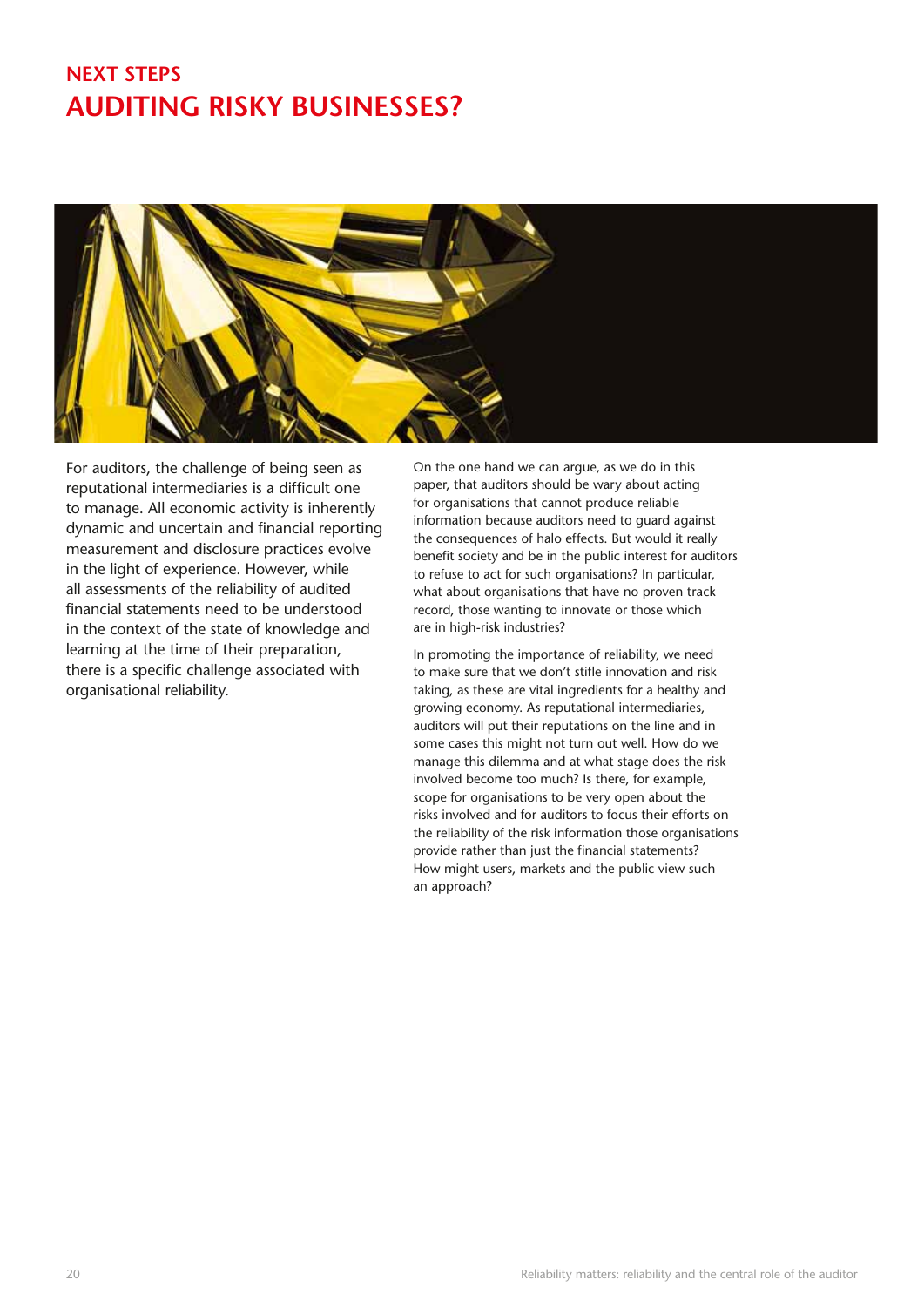### **Next Steps Maintaining confidence?**



How should confidence in the reliability of audited financial information be maintained or, if necessary, re-established when perceived failures occur? This is a general challenge faced in many fields of activity, not just financial statement auditing, where public trust in the reliability of that activity is vital. Businesses will fail and when they do the effects are widely felt and there will often be a perception that audited financial statements were unreliable because they did not alert users to the risks and causes of failure.

An accumulation of such accounting failures can cause public outcry and attention turns to the regulation not just of the businesses involved but also their auditors. While the reputation and very existence of those businesses and the audit firms associated with them could be threatened, the ramifications do not stop there. There are wider general consequences for business, regulators and auditors.

There is a danger that perceived failures of reputational intermediaries such as auditors result in a lasting loss of their reputation if the only public policy response is to subject them to increased regulation and to look to build trust in new intermediaries such as new public oversight bodies. This can lead to a vicious spiral in which successive crises lead to a succession of failed reputational intermediaries, ever tighter regulation and the long-term erosion of public trust.

Is it possible to avoid this and for the public to continue to trust reputational intermediaries despite periodic failures? For this to happen, the role of a reputational intermediary must surely be seen as an evolving one: a role that requires a commitment to reliability, constant learning, engagement and a willingness and ability to respond to public perceptions and adapt to change. Failures will continue to happen – reputational intermediaries are powerless to stop this – but it is how they are seen to anticipate and respond to failures that will determine whether they can secure long-term trust. Is such a vision realistic?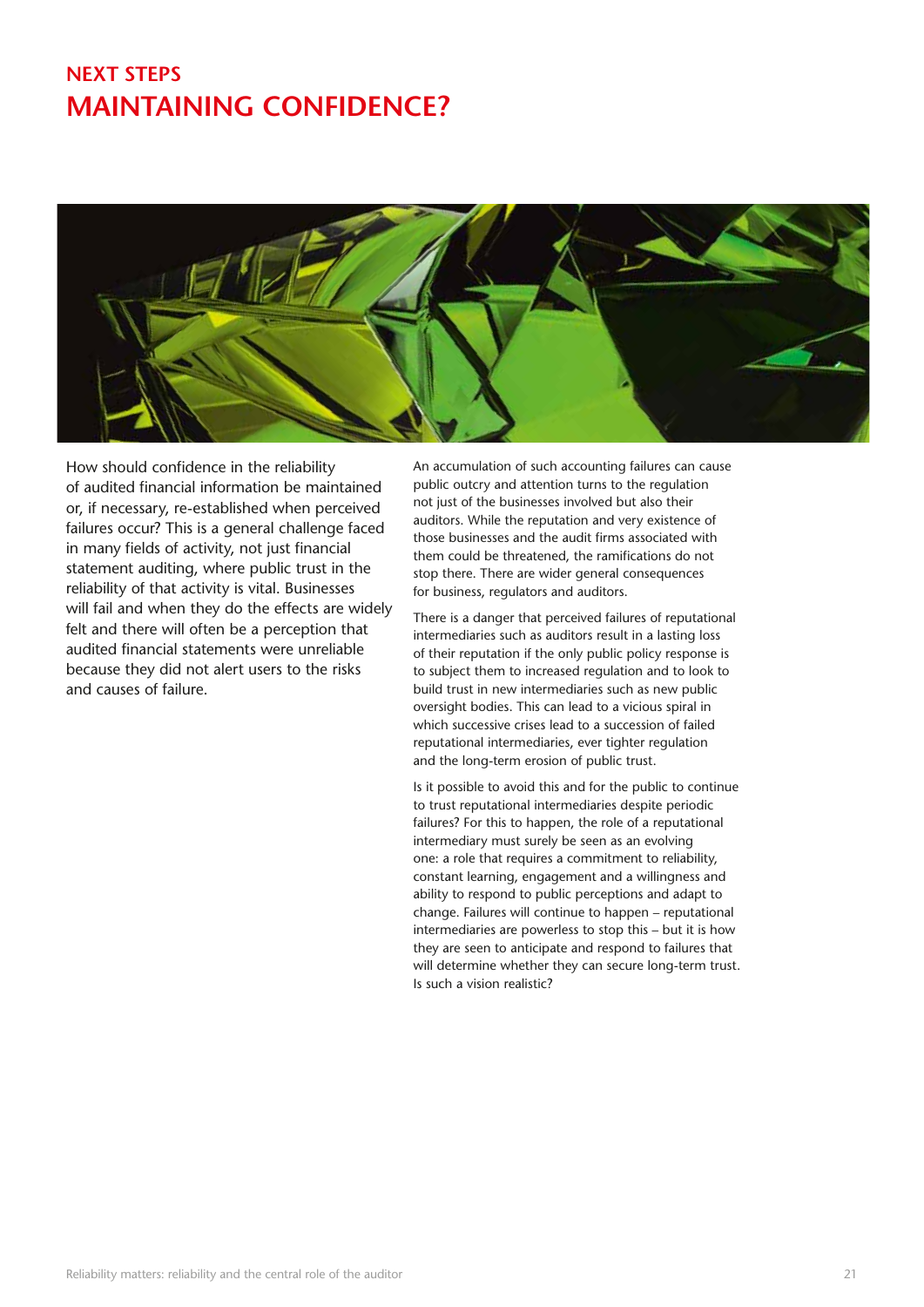### **Join the debate**

# AuditQuality®

The *Audit Quality Forum*, with its broad range of representatives is well placed to pursue the next steps identified in this paper and engage those with a stake in the reliability of audited financial statements.

If you have views on this paper and the questions raised or would like to discuss the issues further, please contact louise.sharp@icaew.com.

If you would like to know more about the work of the Forum or become involved please visit our website at auditqualityforum.com or telephone +44 (0)20 7920 8493.



ICAEW, which hosts the Forum, is involved in a number of initiatives that look at audit quality issues and the role of audit in society. In particular, *AuditFutures*, was set up by ICAEW's Audit and Assurance Faculty to open dialogue with a wide range of stakeholders and drive innovation through the Finance Innovation Lab, which was established in 2008 by ICAEW and WWF-UK. This initiative is designed to ask big questions about the future of the audit profession. Current public debate about audit and assurance is intense and the *AuditFutures* strategy is to address criticisms levelled at the auditing profession by promoting the value of audit and assurance to society at large and nurturing innovation. If you are interested in the role of audit in society please get involved. For further information visit auditfutures.org.